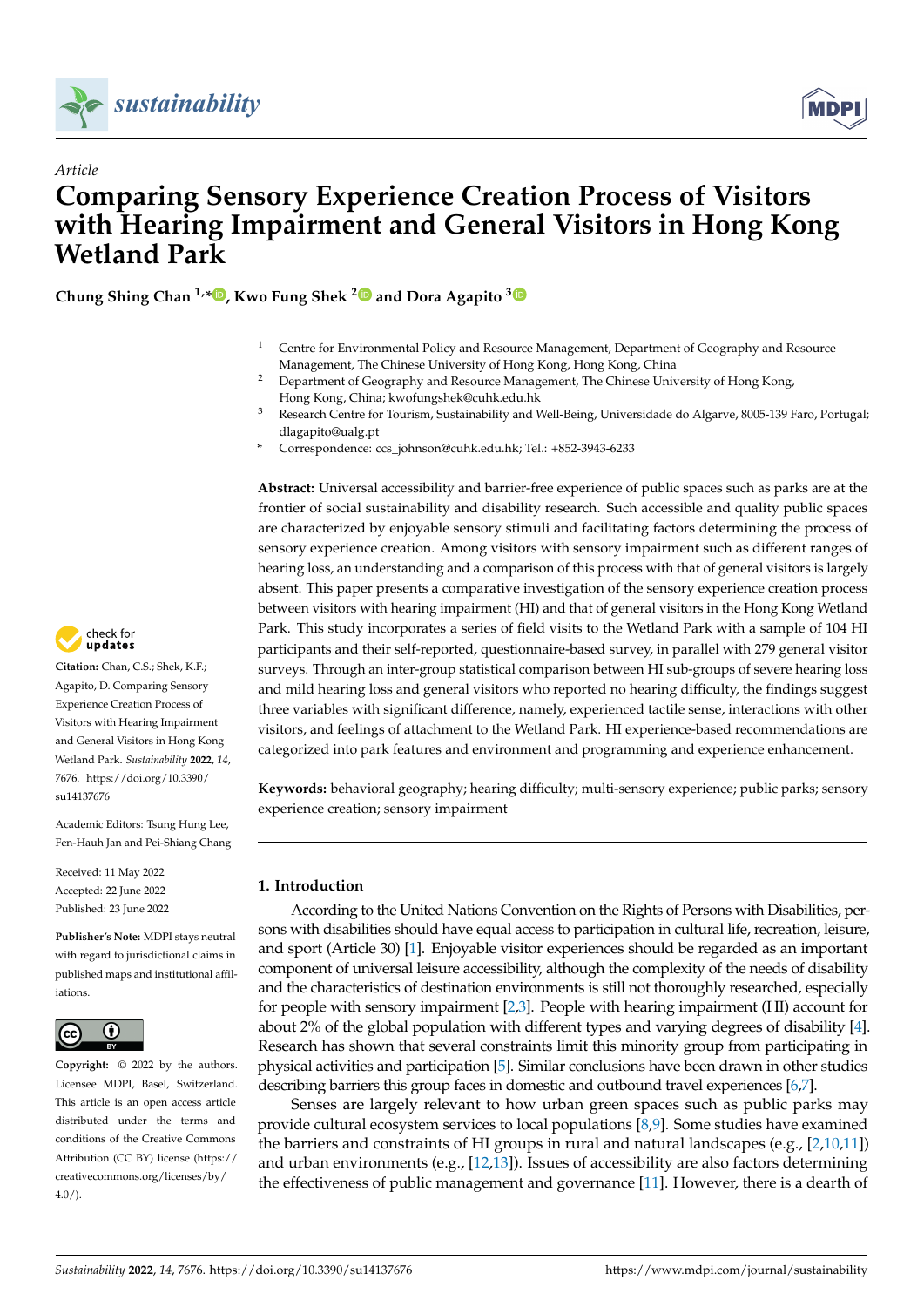knowledge regarding differences in sensory experience between HI visitors and general visitors, especially in outdoor environments such as natural landscapes and public parks. The process of sensory experience creation of those with HI is not well understood [\[14\]](#page-14-13). This is true even in cities with well-developed, publicly accessible park systems and facilities that attempt to provide universal design and services for all [\[5\]](#page-14-4). As a public park aiming to serve all visitors with a barrier-free environment, the Hong Kong Wetland Park ("the Wetland Park") makes a good case study for the current research.

In Hong Kong, there are 47,900 persons with a reported degree of hearing loss, which constitutes around 0.6% of the entire citizen population [\[15\]](#page-14-14). However, this number only accounts for those using a hearing aid and does not represent the complete population of people living with varying degrees of hearing loss or difficulty. Except for pre-registered group visitations, many public facilities such as parks do not record HI admission due to the difficulty in distinguishing this group of visitors from general visitors. Apart from outbound travel experience [\[16\]](#page-14-15), their local experience in local attractions is also underresearched. In particular, there is a lack of empirical comparison between the experience of this group and general visitors in shared public environments such as parks, since existing research about visitor experience of people with disabilities has mainly focused on those with physical mobility issues [\[17–](#page-14-16)[19\]](#page-14-17).

To bridge the abovementioned knowledge gaps in HI accessibility and sensory experience, this study aims to understand the varied factors and conditions determining how the people with HI perceive, react to, and interpret their surrounding landscape and environment through a comparative analysis between HI and general visitors, using the case of Hong Kong Wetland Park. This paper aims to answer two key research questions: (1) How do HI and general visitors report their respective processes of sensory experience creation based on sensory stimuli and internal and external factors of the Wetland Park? (2) Are there any differences in the sensory experience creation process factors between HI and general visitors? The expected key findings of these two questions allow more understanding of the HI visitors in different kinds of public spaces, although this study undertakes a park with wetland landscape and features as the case.

In this study, the theoretical framework established by Agapito et al., (2013) [\[14\]](#page-14-13) was adapted to discern the external and internal factors affecting the sensory experience creation process. These factors incorporate sensory stimuli, external and environmental features, and human and service-related attributes that collectively function in the specific settings of Wetland Park.

#### **2. Literature Review**

Whereas the aim of addressing various types of visitors with disability and impairment is to create accessible places with universal design [\[20\]](#page-14-18), the needs of people with sensory impairment have not been well researched [\[17\]](#page-14-16), except in a few studies on outdoor environments and nature-based destinations (e.g., [\[21](#page-15-0)[–24\]](#page-15-1)). Specifically, people with HI are likely ignored due to their less "visible" disability [\[19,](#page-14-17)[25\]](#page-15-2). However, they might face different perceived barriers, such as information barriers, communication barriers, attitudinal barriers, and context-specific barriers. First, HI visitors encounter information barriers that are related to the difficulty of access to certain channels such as websites with audio messages as well as inaccurate and reliable information about destinations [\[10,](#page-14-9)[11,](#page-14-10)[26\]](#page-15-3).

Second, communication obstacles have also been noted as crucial barriers faced by HI visitors. Most studies in Table [1](#page-3-0) highlighted communication barriers as a primary constraint due to the lack of training received by staff at the destination or attraction [\[2](#page-14-1)[,13](#page-14-12)[,26\]](#page-15-3). Specifically, staff in different destinations and environments lacked the knowledge, empathy, and skills (e.g., sign language) needed to cater to those with hearing disabilities [\[26\]](#page-15-3). Third, attitudinal barriers are less frequently addressed despite some studies showing this type of barrier to be commonly related to staff behavior and attitude towards groups with disabilities [\[27\]](#page-15-4). HI visitors complained that staff did not treat them as general visitors [\[2\]](#page-14-1), which impeded and worsened their travel experience [\[27\]](#page-15-4).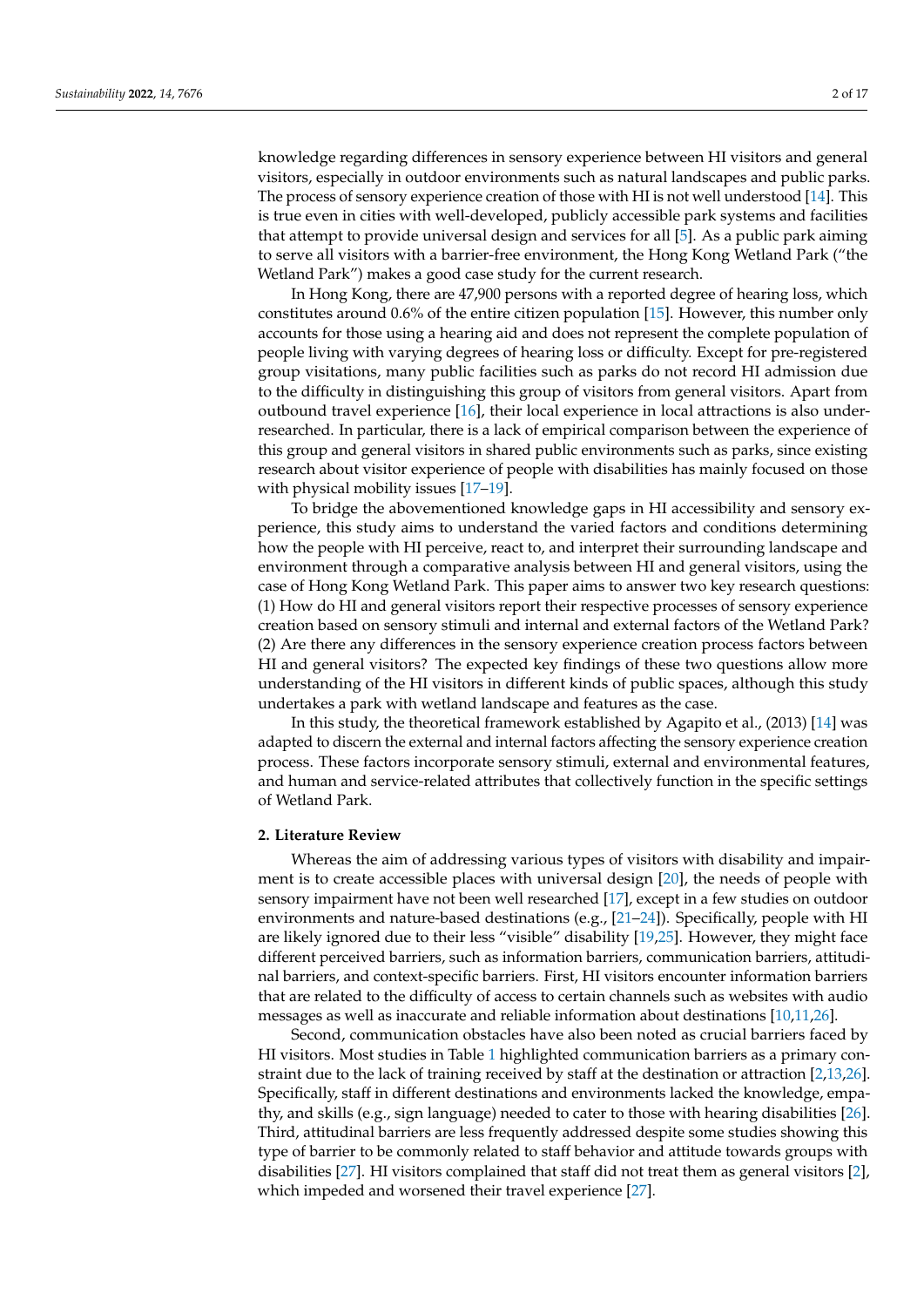| Study                             | <b>Study Site</b>                             | Subjects                                                                                                                                                             | Key Findings: Barriers Faced by Visitors with Hearing Impairment                                                                                                                                                                                                                                                                                                                                                                                                                                     |
|-----------------------------------|-----------------------------------------------|----------------------------------------------------------------------------------------------------------------------------------------------------------------------|------------------------------------------------------------------------------------------------------------------------------------------------------------------------------------------------------------------------------------------------------------------------------------------------------------------------------------------------------------------------------------------------------------------------------------------------------------------------------------------------------|
| Freeman & Selmi<br>$(2009)$ [26]  | Visitor accommodation in<br>France and Canada | 3 out of 25 visitors with hearing impairment in<br>France; and 5 out of 24 visitors with hearing<br>impairment in Canada                                             | Unavailability of some communication formats that were important for<br>visitors with hearing impairment, such as telephone with TTY or TDD<br>numbers (telephone numbers that enable those with oral or aural disabilities<br>to use telephones)<br>Inaccessibility of information about accommodation for visitors with<br>hearing impairment<br>More facilities and services for visitors with movement disabilities in<br>accommodation, but less for visitors with visual or hearing impairment |
| Sanmargaraja &<br>Wee (2015) [11] | National Parks in Malaysia                    | Respondents from NGOs, government, academics,<br>and architectural fields involved in policy-making,<br>designing, and construction process of<br>accessible tourism | Hard to search for website information accessible to people with<br>hearing impairment<br>No proper guidelines on tourist facilities and accommodation facilities<br>Insufficient information about accessibility of accommodation]<br>Lack of sign language interpretation service for visitors with<br>hearing impairment<br>Self-service ticket machines at the public transport station had limited visual<br>$\bullet$<br>signage for visitors with hearing impairment                          |
| Bashiti & Rahim<br>$(2016)$ [12]  | Shopping malls in Malaysia                    | Interviewees with hearing impairment (sample size<br>not mentioned)                                                                                                  | Lack of signage for visitors with hearing impairment<br>Lack of clear visual signage and indicators (visual communication devices)<br>inside some of the elevators and other enclosed spaces<br>Unclear signage in buildings (e.g., contrast color and good lighting not used)<br>No lighting of emergency alarm in elevators and unclear emergency<br>exit signage<br>Unsupportive staff at the information counter for visitors with disabilities                                                  |
| Ho & Peng<br>$(2017)$ [6]         | NA                                            | 30 backpackers with hearing impairment and severe<br>hearing loss in Taiwan                                                                                          | Inaccessible travel option of group tours for visitors with hearing impairment<br>Difficulty in understanding tour guiding; lack of sign language or other<br>effective communication methods                                                                                                                                                                                                                                                                                                        |
| Kaganek et al.<br>$(2017)$ [28]   | <b>NA</b>                                     | 55 out of 450 visitors with hearing impairment                                                                                                                       | <b>Financial barriers</b><br>Organizational barriers<br>Equipment barriers                                                                                                                                                                                                                                                                                                                                                                                                                           |

**Table 1.** Critical review of studies about barriers faced by visitors with hearing impairment in different destinations and places.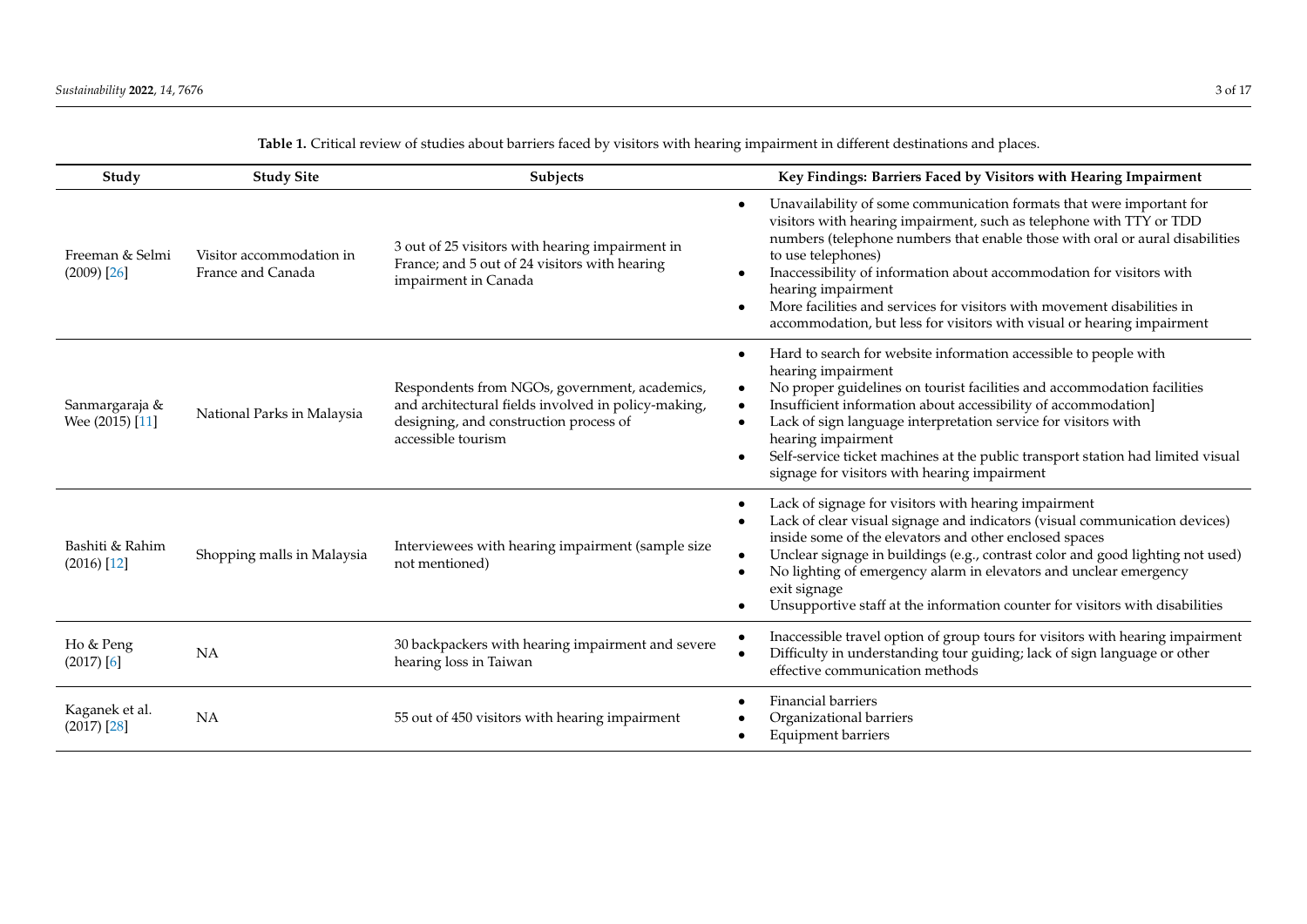**Table 1.** *Cont.*

<span id="page-3-0"></span>

| Study                                                       | <b>Study Site</b>                                  | Subjects                                                                                                                                                               | Key Findings: Barriers Faced by Visitors with Hearing Impairment                                                                                                                                                                                                                                                                                                                                                                                                                     |
|-------------------------------------------------------------|----------------------------------------------------|------------------------------------------------------------------------------------------------------------------------------------------------------------------------|--------------------------------------------------------------------------------------------------------------------------------------------------------------------------------------------------------------------------------------------------------------------------------------------------------------------------------------------------------------------------------------------------------------------------------------------------------------------------------------|
| Lwoga &<br>Mapunda<br>$(2017)$ [10]                         | The Village Museum site in<br>Tanzania             | Interviewees from the service and existing facilities<br>that support visitors with special needs                                                                      | Lack of interpreters with professional skills in communicating with visitors<br>with hearing impairment<br>Lack of special interpretation services targeting visitors with<br>hearing impairment<br>Inaccessible product offering of some artistic and handcraft groups in some<br>sites for visitors with hearing impairment<br>Lack of leaflets, booklets, and guidebooks for visitors with<br>hearing impairment                                                                  |
| McKercher &<br>Darcy (2018) [3]                             | NA                                                 | <b>NA</b>                                                                                                                                                              | No information about flight and train arrival for visitors with<br>hearing impairment<br>Differences in sign language between countries impose travel barriers for<br>visitors with hearing impairment to different destinations<br>Lack of assistive technologies and alternative communication devices for<br>visitors with hearing impairment                                                                                                                                     |
| Chikuta, du<br>Plessis & Saayman<br>$(2019)$ <sup>[2]</sup> | National parks worldwide                           | 20 out of 210 visitors with hearing impairment                                                                                                                         | Inaccessible reception services such as unavailability of staff who know sign<br>language, no hearing loop, unknowledgeable about disability needs, lack of<br>interaction with visitors with disabilities, and staff's discrimination towards<br>visitors with disabilities<br>Information barriers such as inaccessible information at catering venues<br>Communication barriers such as inaccurate formats of text messaging for<br>room services or other accommodation services |
| Lim (2020) [27]                                             | <b>NA</b>                                          | 2 out of 7 participants had an experience of<br>discrimination in tourist activities and had<br>experiences of more than one overseas trip and three<br>domestic trips | Lack of clear information and guidance for facilities, such as boarding, getting<br>off, and precautions at amusement parks for visitors with hearing impairment<br>Attitudinal barriers such as discrimination by staff and other visitors                                                                                                                                                                                                                                          |
| Chiscano &<br>Jimenez-Zarco<br>$(2021)$ [13]                | The Cosmocaixa Science<br>Museum, Barcelona, Spain | 2 out of 32 visitors with hearing impairment                                                                                                                           | Unsupportive staff, such as managers who lacked understanding of the needs<br>of visitors with disabilities and difficulty in communication with staff in<br>the museum<br>Lack of information in an accessible and accurate format<br>Difficulty in finding a sign language interpreter                                                                                                                                                                                             |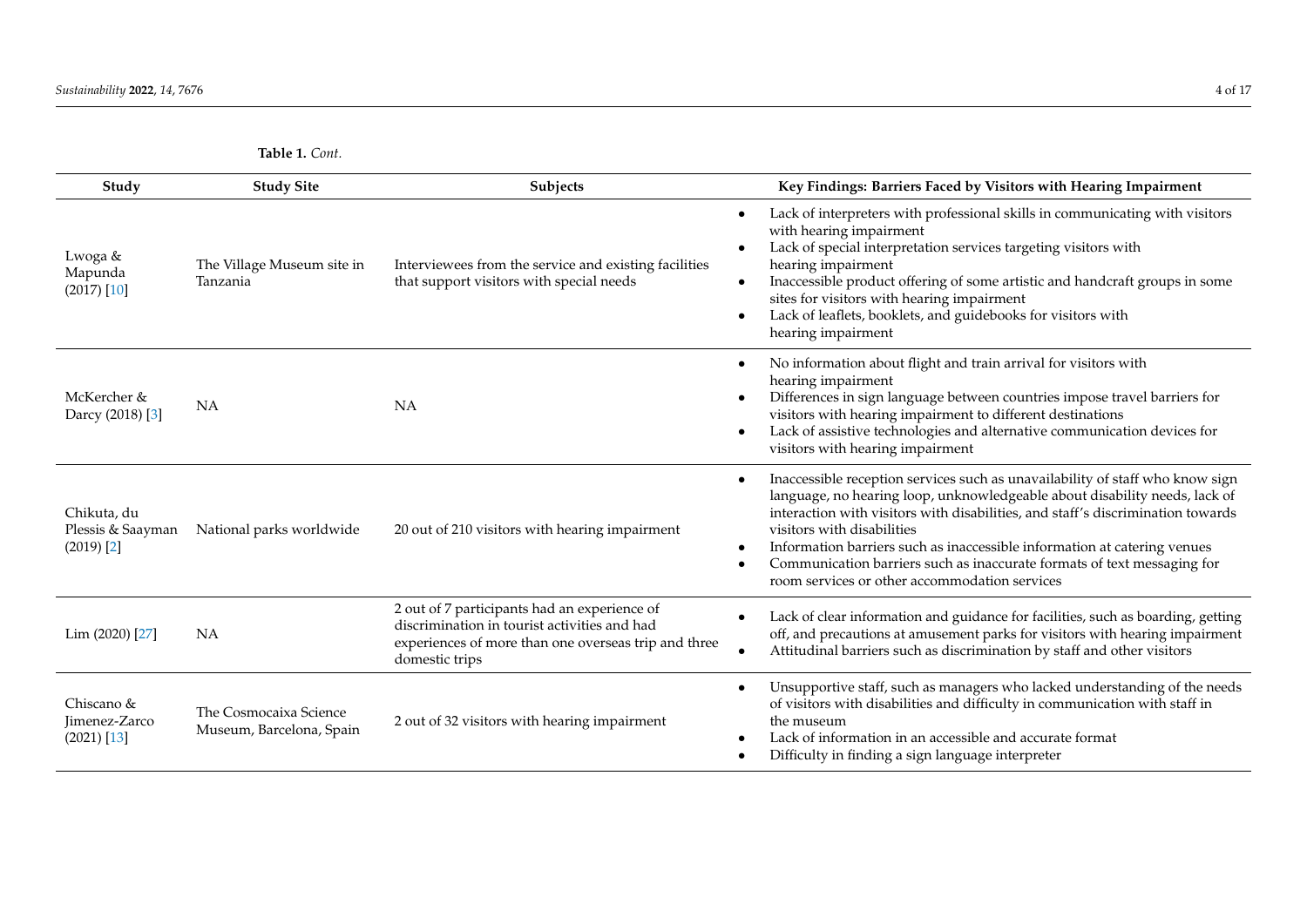Furthermore, structural barriers, which are related to destination environments and physical design, constrained the experiences of both visitors with varied disabilities [\[28](#page-15-8)[,29\]](#page-15-9). Some HI-related obstacles identified include lack of signage and information about flight and train arrival [\[3,](#page-14-2)[12\]](#page-14-11) and sound-reliant facilities [\[11\]](#page-14-10). Consequently, without an accompanying person or assistive device such as a hearing loop, those with HI may face significant, multi-dimensional challenges in travel. These structural barriers are also closely related to sensory barriers, which would affect those with HI [\[30,](#page-15-10)[31\]](#page-15-11). Therefore, a thorough understanding of how HI visitors react to the sensory stimuli of an outdoor environment such as a recreation facility or a public park is valuable in bridging this knowledge gap.

Among previous studies examining visitor experience of people with physical or sensory disabilities, HI visitors have only received minimal attention. This group often constituted a small portion of the overall sample in these studies; for example, eight HI respondents out of 49 participants [\[26\]](#page-15-3), twenty out of 210 participants [\[2\]](#page-14-1), and two out of 32 participants [\[13\]](#page-14-12). Considering there is only a slight difference in frequency of travel between general and HI visitors [\[32\]](#page-15-12), this minority group is underrepresented in travel and tourism research. In this regard, it is questionable whether existing research involving HI participants can adequately address the complexity of barriers faced by this group. Doing so would require the use of HI visitors as a distinctive sample and distinguishing their sensory experience from that of general visitors.

#### **3. Methodology**

# *3.1. Theoretical Framework and Instrument*

This study modifies the theoretical framework of Agapito et al. [\[14\]](#page-14-13), which depicts the external and internal factors characterizing a destination's sensory resources and determining the perception of the overall visitor experience. This framework has been adapted to the contextual and sensory-based conditions in Wetland Park. This framework explains how an individual visitor perceives the stimuli in a specific environment. In the case of Wetland Park, it incorporates the relationship between the park's external environmental attributes and sensory features and the internal reactions of a visitor to the sensory environment. The research framework in Figure [1](#page-5-0) encompasses both variables of the external environment—design factors; tangible features and intangible services, staff performance, information and services, and social interactions with others; and internal factors—place attachment, onsite satisfaction, behavioral intention to revisit and recommend to others, long-term memorization, long-term satisfaction, and loyalty. These constructs were measured with a 5-point Likert scale statement for rating. Socio-demographic, physical, and psychological characteristics, self-reported degree of impairment of the five senses, and situational variables were also assessed. One important adjustment in the questionnaire was the use of single-item to assess constructs, as pilot communications indicated some respondents had difficulty understanding complex textual questions (Table [2\)](#page-5-1).

| <b>SEEP Ouestions</b>                                                                                             | <b>Sensory Stimulus</b><br>(Sense/Sensation)/Item Codes | <b>Sources</b>                                                                             |  |
|-------------------------------------------------------------------------------------------------------------------|---------------------------------------------------------|--------------------------------------------------------------------------------------------|--|
| What is/are the most impressive scene(s) or thing(s) that<br>you have seen?                                       | Visual/optical (sight) (SEEP 1)                         |                                                                                            |  |
| What is/are the most impressive color (s) to you?                                                                 | Mental imagery by color domination<br>(sight) (SEEP 1)  | Chen et al., 2009;<br>Dickinson & Hobbs, 2017;                                             |  |
| What is/are the most impressive type(s) of sounds to you<br>(if you have a hearing aid device)?                   | Acoustic (hearing) (SEEP 2)                             | Green & Brock, 2002;<br>Gretzel & Fesenmaier,<br>2010; Zaltman, 2003<br>$[8, 17, 33 - 35]$ |  |
| What is/are the most impressive smell(s) to you?                                                                  | Olfactory (smell) (SEEP 3)                              |                                                                                            |  |
| What is/are the most impressive type(s) of food or flavors<br>(if eaten something) you have had during this trip? | Gustatory (taste) (SEEP 4)                              |                                                                                            |  |
| What is/are the most impressive texture(s) to you?                                                                | Tactile (touch) (SEEP 5)                                |                                                                                            |  |

**Table 2.** Structure of questions to HI participants.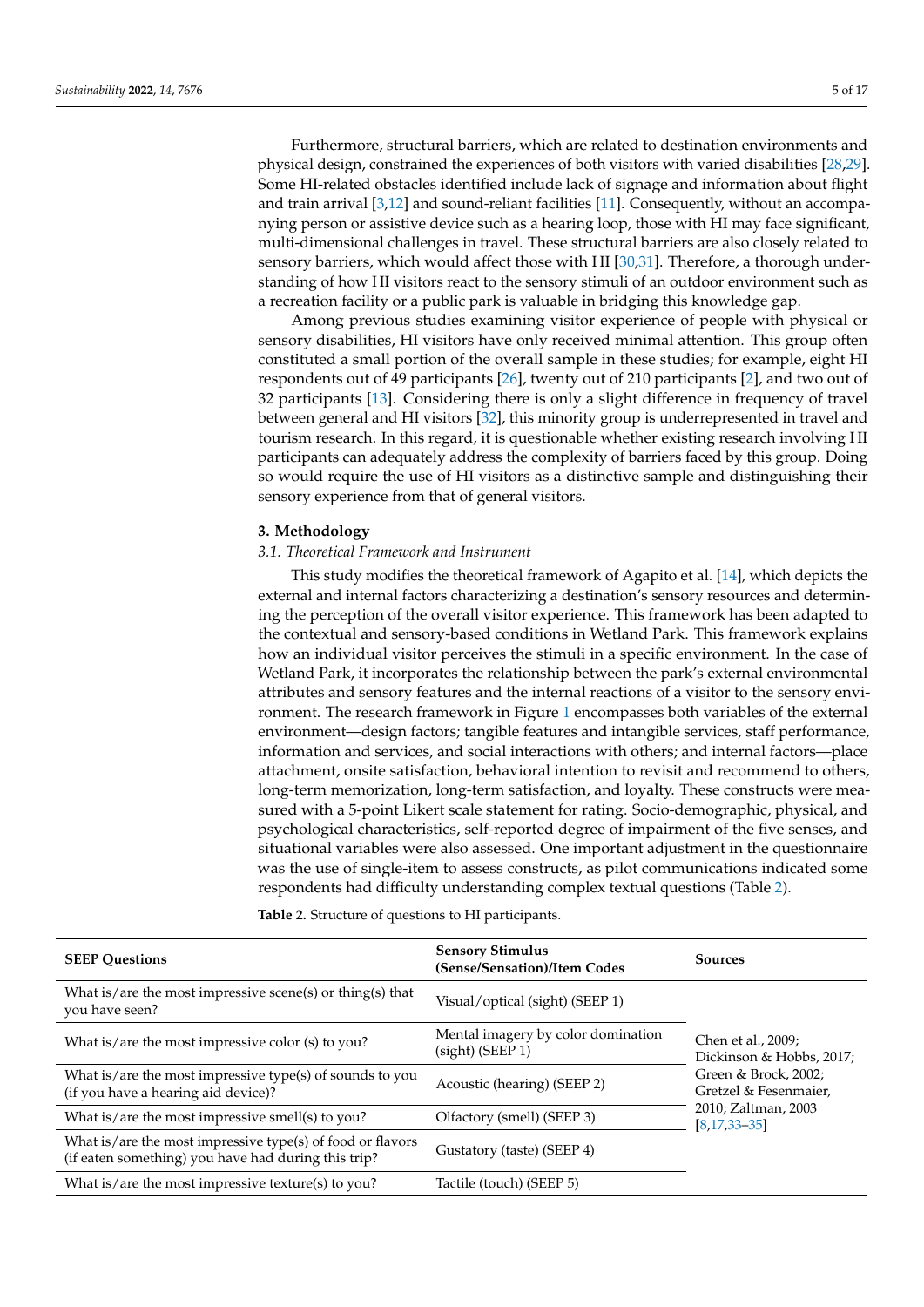| <b>SEEP Questions</b>                          | <b>Sensory Stimulus</b><br>(Sense/Sensation)/Item Codes | <b>Sources</b>                                     |  |
|------------------------------------------------|---------------------------------------------------------|----------------------------------------------------|--|
| <b>External factors</b>                        |                                                         |                                                    |  |
| Park design (e.g., spatial layout)             | Design (E1)                                             |                                                    |  |
| Physical environment and facilities            | Tangible features and intangible                        |                                                    |  |
| Park services                                  | services (E2)                                           | Modified from Agapito<br>et al., 2013; Daruwalla & |  |
| Technical support by staff                     | Staff performance, information, and                     |                                                    |  |
| Interactive guidance and services by staff     | services (E3)                                           |                                                    |  |
| Interactions with other visitors               |                                                         |                                                    |  |
| Interactions with local people and communities | Social interactions (E4)                                | Darcy, 2005; Goss et al.,                          |  |
| Internal factors                               |                                                         | 2015                                               |  |
| Feeling of attachment                          | Place attachment (R1)                                   | [14, 36, 37]                                       |  |
| Onsite satisfaction                            | Onsite satisfaction (R2)                                |                                                    |  |
| Intention to revisit                           |                                                         |                                                    |  |
| Intention to recommend to others               | Behavioral intention (R3)                               |                                                    |  |
| Positive memories                              | Long-term memorization (R4)                             |                                                    |  |
| Positive experience                            | Long-term satisfaction (R5)                             |                                                    |  |
| Becoming a regular visitor and a fan           | Loyalty (R6)                                            |                                                    |  |

<span id="page-5-1"></span>

<span id="page-5-0"></span>

Figure 1. Research framework (Modified from Agapito et al. [14] (p. 66)). Figure 1. Research framework (Modified from Agapito et al. [\[14\]](#page-14-13) (p. 66)).<br>
Figure 1. Research framework (Modified from Agapito et al. [14] (p. 66)).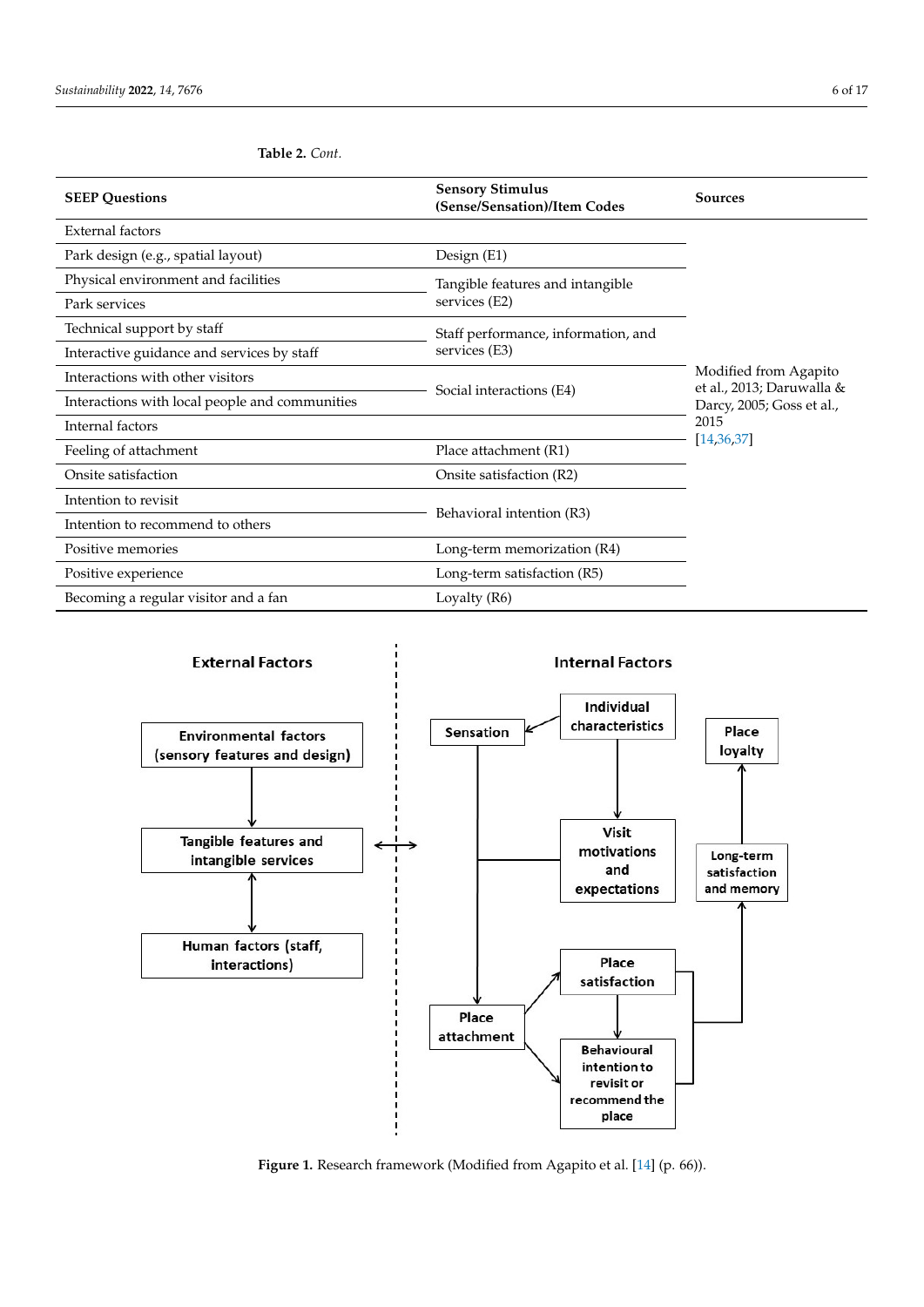The sensory experience was measured by the Sensory Experience Elicitation Protocol (SEEP), an instrument that extracts self-reported sensory information [\[8](#page-14-7)[,33](#page-15-13)[,34\]](#page-15-17). SEEP is composed of a series of structured questions facilitating narrative descriptions of sensory qualities [\[17,](#page-14-16)[35\]](#page-15-14). In this study, the SEEP framework was transformed into a set of predefined, 7-point Likert scale items of sensory stimulus—sight, hearing, smell, taste, and touch—identified in the Wetland Park. Lastly, an open-ended question was included to solicit recommendations from HI participants on possible Park improvements in terms of barrier removal and accessibility.

## *3.2. Research Design, Data Collection, and Data Analysis*

Onsite investigation and self-reported primary data collection were adopted in this research, as the traditional approach of landscape assessment through indoor or remote experimental set-up was not considered adequate to simulate the park environment [\[38](#page-15-18)[,39\]](#page-15-19). Voluntary sampling was deemed appropriate due to the unavailability of a random sampling frame and the difficulty of sampling the local HI population [\[36,](#page-15-15)[40](#page-15-20)[,41\]](#page-15-21). Participants of this study are registered HI members of The Hong Kong Society for the Deaf (HKSOD) recruited through the organization. These participants were offered free admission, transport expenses, and cash allowance on their field visit to the Wetland Park [\[36,](#page-15-15)[40,](#page-15-20)[41\]](#page-15-21). All field visits took place between May and November 2021 with 11 to 31 adult participants in each visit, making up a total of 104 participants. All HI participants were given clear guidance and information in the data collection process to ensure accurate responses and communication. During each visit, one research coordinator acted as the visiting moderator with the help of a team of trained assistants and a sign language interpreter, who assisted neutrally in communication with HI participants. A parallel survey with an identical questionnaire was distributed on each field visit to randomly sampled general visitors in the park. There was a total of 282 general visitor surveys collected, of which 279 were treated as valid, i.e., with a response rate of 98.9%.

Quantitative statistical analysis was performed to handle and compare the two sources of data from both HI and general respondents. The data were computed and processed using IBM SPSS Statistics (SPSS) and modeling by IBM SPSS Amos. Statistical applications, including descriptive analysis, inter-group ANOVA comparison, Confirmatory Factor Analysis (CFA), and Structural Equation Modelling (SEM) were used to establish a model of the internal-external relationship of factors in the sensation process [\[42\]](#page-15-22). A thematic content analysis was conducted to extract aspects of HI participants' recommendations for park improvement.

## **4. Results**

The socio-demographic and visitation profile of this study shows a total sample size of 383, including 27.2% HI responses and 72.8% general visitor responses. The HI respondents have either severe (62.5%, both ears > 71 dB HL) or mild (37.5%, at least one ear < 70 dB HL) levels of hearing loss. The majority of respondents had visited the park before (81.9%).

#### *4.1. External Factors*

Comparing sensory stimuli, park features and attributes, and human aspects between different groups, visual sense (scene and color) is the most prominent sense ( $m = 5.08 - 5.55$ ) in the park for both HI and general visitors. In contrast, the sense of taste ( $m = 3.30-3.87$ ) is the least attributed to the park (Table [3\)](#page-7-0). The sensory stimuli show a ranking from visual, hearing, tactile, and smell to taste attributes, respectively. Except for the sense of taste, the severe HI group tends to possess the strongest experienced sensory stimuli in visual, smell, and tactile attributes. Having aid devices, HI respondents surprisingly have a similar hearing sense to general people. Since most HI respondents use a hearing aid, they have similar levels of hearing as general visitors. This circumstance also reflects the real situation and classification of the HI population in society [\[15\]](#page-14-14).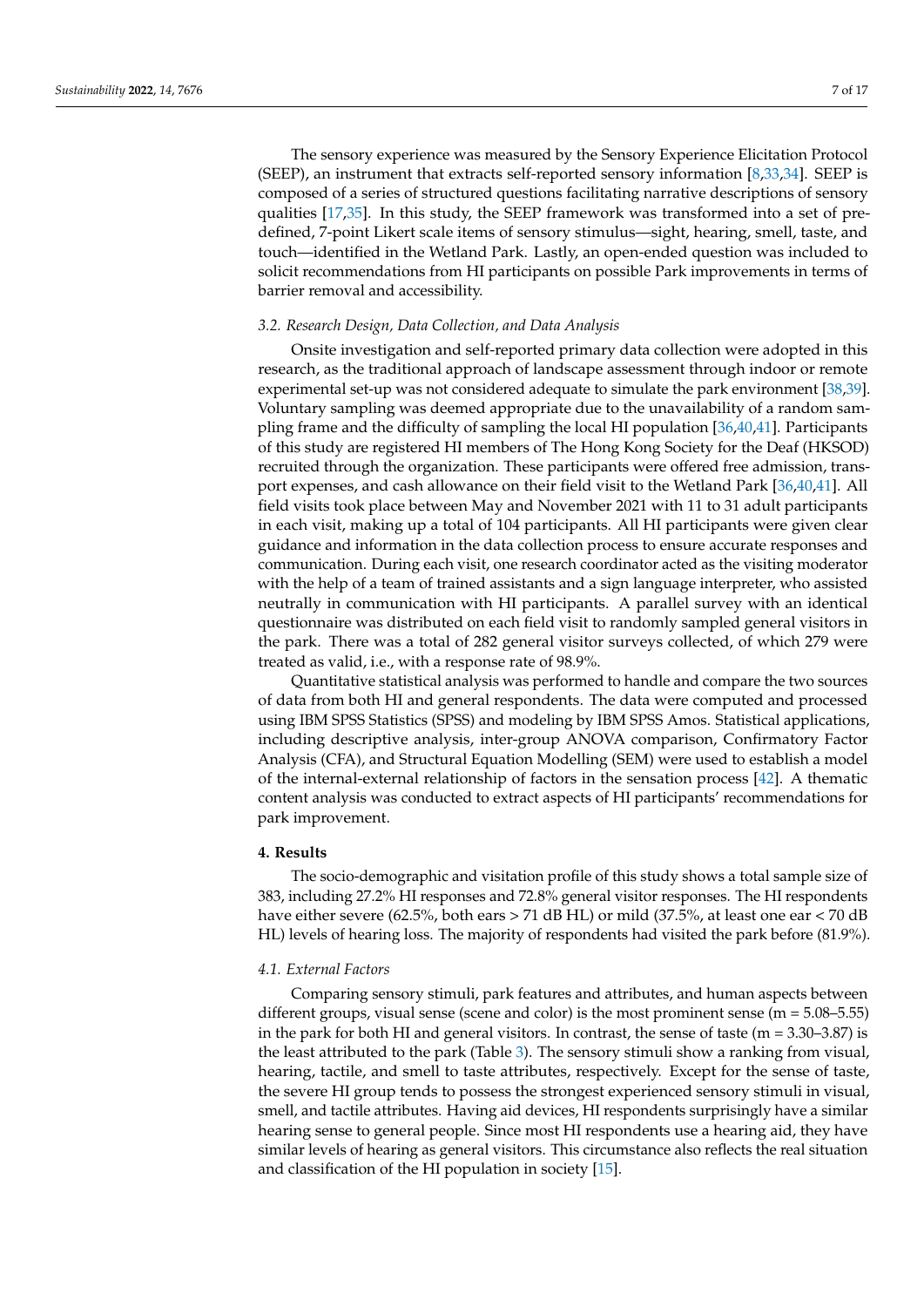| <b>Attributes (Overall Mean/Rank)</b>           | <b>Overall Hearing</b> | Valid N | Mean [Rank] |
|-------------------------------------------------|------------------------|---------|-------------|
|                                                 | General                | 274     | $5.39$ [2]  |
| Scene(s) or object(s) $(5.37/1)$                | Mild                   | 38      | $5.08$ [3]  |
|                                                 | Severe                 | 62      | 5.45[1]     |
|                                                 | General                | 273     | 5.25[3]     |
| Color(s) (5.31/2)                               | Mild                   | 39      | $5.33$ [2]  |
|                                                 | Severe                 | 64      | $5.55$ [1]  |
|                                                 | General                | 267     | 4.71 [2]    |
| Sound(s) (having a hearing aid device) (4.70/3) | Mild                   | 32      | 4.50[3]     |
|                                                 | Severe                 | 48      | 4.79 [1]    |
|                                                 | General                | 253     | $4.32$ [3]  |
| Smell(s) $(4.42/5)$                             | Mild                   | 32      | $4.56$ [2]  |
|                                                 | Severe                 | 60      | $4.75$ [1]  |
|                                                 | General                | 208     | 3.87[1]     |
| Taste(s) $(3.77/6)$                             | Mild                   | 20      | 3.30[3]     |
|                                                 | Severe                 | 33      | $3.42$ [2]  |
|                                                 | General                | 226     | $4.25$ [3]  |
| Texture(s) $(4.47/4)$                           | Mild                   | 34      | 4.74 [2]    |
|                                                 | Severe                 | 56      | $5.21$ [1]  |

<span id="page-7-0"></span>**Table 3.** Comparison between sensory stimuli of visitor groups.

Remarks: General: General visitors without reported hearing difficulty; Mild: HI visitors with mild to moderatesevere hearing difficulty; and Severe: HI visitors with severe to profound hearing difficulty.

The inter-group comparative result of one-way ANOVA in Table [4](#page-7-1) shows a significant difference in the tactile sense (F(2,313) = 8.195;  $p < 0.01$ ). Tukey's HSD test reveals that only the mean of tactile sense is significantly different between general visitors and severe-HI visitors ( $p = 0.032$ ,  $95\%$  C.I. = [0.05, 0.144]), and not in visual, acoustic, olfactory, and gustatory stimuli. The results of multiple regression analysis, controlling demographic and visitation variables, further confirm that the higher the level of hearing impairment, the greater the importance is for the tactile sense  $(B = 0.354, p < 0.05)$  without multicollinearity detected. This shows that the overall hearing level of HI visitors is a significant predictor of the experienced tactile stimulus.

<span id="page-7-1"></span>**Table 4.** ANOVA results of sensory stimuli (SEEP 1–5) comparison.

| <b>Sensory Stimuli</b>     | Sum of Squares                 | df      | <b>Mean Square</b> | F      | Sig.  |           |
|----------------------------|--------------------------------|---------|--------------------|--------|-------|-----------|
|                            | Between Groups                 | 3.705   | $\overline{2}$     | 1.852  | 0.994 | 0.371     |
| Scene(s) or object(s)      | Within Groups                  | 691.111 | 371                | 1.863  |       |           |
|                            | Total                          | 694.816 | 373                |        |       |           |
|                            | <b>Between Groups</b>          | 4.624   | $\overline{2}$     | 2.312  | 1.195 | 0.304     |
| Color(s)                   | Within Groups                  | 721.588 | 373                | 1.935  |       |           |
|                            | Total                          | 726.213 | 375                |        |       |           |
| Sound(s) (having a hearing | Between Groups                 | 1.716   | $\overline{2}$     | 0.858  | 0.385 | 0.681     |
|                            | Within Groups                  | 766.711 | 344                | 2.229  |       |           |
| aid device)                | Total                          | 768.427 | 346                |        |       |           |
|                            | <b>Between Groups</b>          | 9.510   | $\overline{2}$     | 4.755  | 1.890 | 0.153     |
| Smell(s)                   | Within Groups                  | 860.548 | 342                | 2.516  |       |           |
|                            | Total                          | 870.058 | 344                |        |       |           |
|                            | Between Groups                 | 10.252  | $\overline{2}$     | 5.126  | 1.636 | 0.197     |
| Taste(s)                   | Within Groups                  | 808.491 | 258                | 3.134  |       |           |
|                            | Total                          | 818.743 | 260                |        |       |           |
|                            | Between Groups                 | 44.127  | $\overline{2}$     | 22.064 | 8.195 | $0.000**$ |
| Texture(s)                 | Within Groups                  | 842.670 | 313                | 2.692  |       |           |
|                            | Total                          | 886.797 | 315                |        |       |           |
|                            | $*$ $\cdots$ $\Omega$ $\Omega$ |         |                    |        |       |           |

 $p < 0.05$ .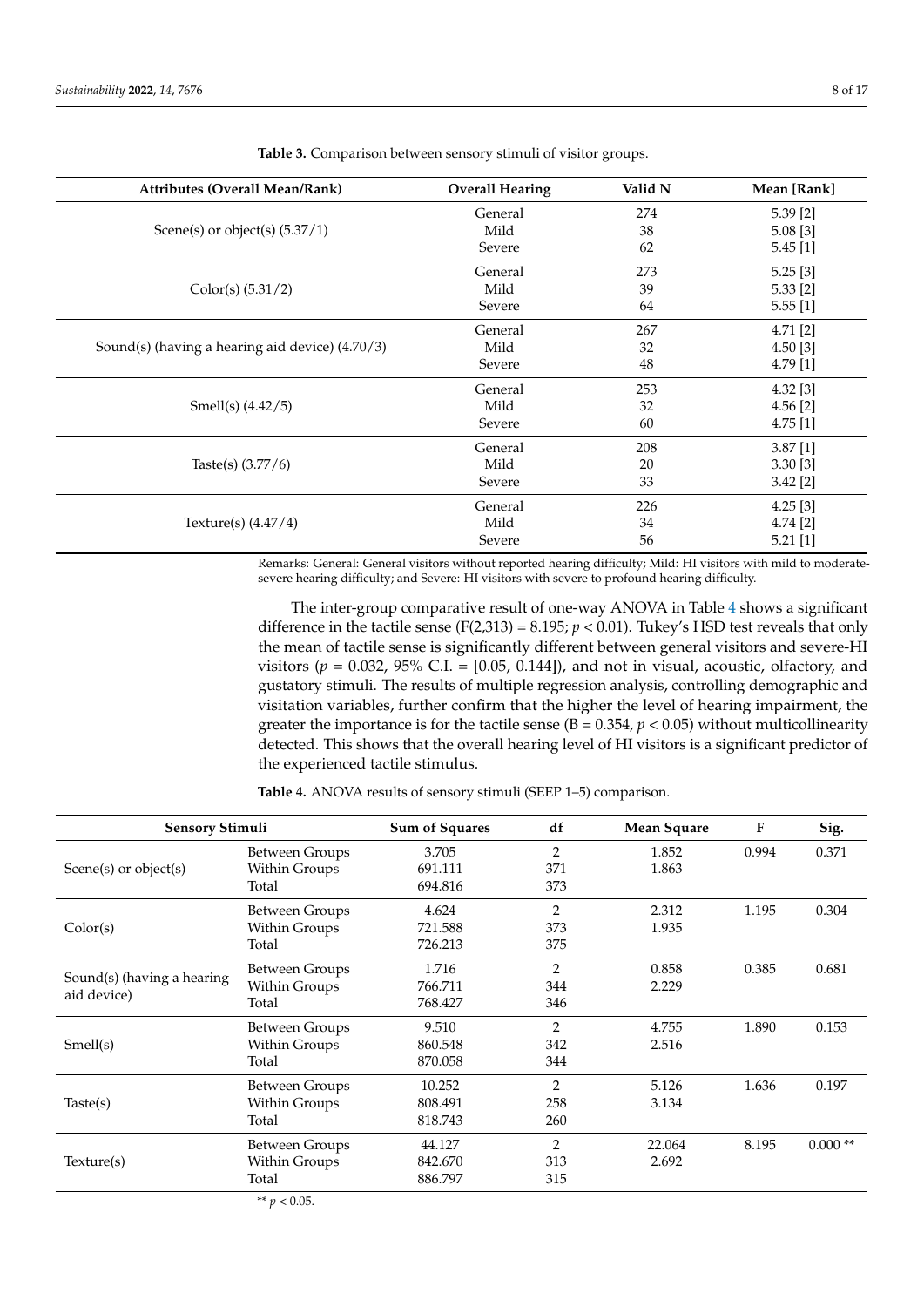Park environmental factors indicate the extent of positive experience in park features and intangible attributes that affect the visitor experience. Park design, physical environment, and facilities and park services are the most positive factors for HI visitors. One-way ANOVA result in Table [5](#page-8-0) shows a significant difference in the item interactions with other visitors (F(2,285) =  $4.852 p < 0.01$ ), but not other features of the park environment. Then, controlling for demographic and visitation variables, multiple regression further confirms the positive relationship between the level of hearing impairment and "interactions with other visitors" ( $B = 0.389$ ,  $p < 0.05$ ) without multicollinearity detected.

| <b>External Factors (Overall Mean)</b>                   | <b>Sum of Squares</b> | df      | <b>Mean Square</b> | $\mathbf{F}$ | Sig.  |           |
|----------------------------------------------------------|-----------------------|---------|--------------------|--------------|-------|-----------|
|                                                          | Between Groups        | 0.327   | $\overline{2}$     | 0.163        | 0.103 | 0.902     |
| Park design (5.66)                                       | Within Groups         | 592.964 | 375                | 1.581        |       |           |
|                                                          | Total                 | 593.291 | 377                |              |       |           |
|                                                          | <b>Between Groups</b> | 1.831   | 2                  | 0.915        | 0.511 | 0.600     |
| Physical environment and facilities (5.49)               | Within Groups         | 672.903 | 376                | 1.790        |       |           |
|                                                          | Total                 | 674.734 | 378                |              |       |           |
|                                                          | <b>Between Groups</b> | 0.788   | 2                  | 0.394        | 0.205 | 0.815     |
| Park services (5.34)                                     | Within Groups         | 672.737 | 350                | 1.922        |       |           |
|                                                          | Total                 | 673.524 | 352                |              |       |           |
|                                                          | <b>Between Groups</b> | 2.495   | 2                  | 1.248        | 0.554 | 0.575     |
| Technical support by staff (5.12)                        | Within Groups         | 675.986 | 300                | 2.253        |       |           |
|                                                          | Total                 | 678.482 | 302                |              |       |           |
|                                                          | <b>Between Groups</b> | 7.528   | $\overline{2}$     | 3.764        | 1.487 | 0.228     |
| Interactive guiding and services by                      | Within Groups         | 774.323 | 306                | 2.530        |       |           |
| staff $(5.15)$                                           | Total                 | 781.851 | 308                |              |       |           |
|                                                          | Between Groups        | 27.886  | 2                  | 13.943       | 4.852 | $0.008**$ |
| Interactions with other visitors (4.47)                  | Within Groups         | 813.264 | 283                | 2.874        |       |           |
|                                                          | Total                 | 841.150 | 285                |              |       |           |
|                                                          | <b>Between Groups</b> | 11.202  | $\overline{2}$     | 5.601        | 1.558 | 0.213     |
| Interactions with local people and<br>communities (4.06) | Within Groups         | 851.981 | 237                | 3.595        |       |           |
|                                                          | Total                 | 863.183 | 239                |              |       |           |

<span id="page-8-0"></span>**Table 5.** ANOVA results of non-sensory environmental (E1–E4) comparison.

\*\* *p* < 0.05.

# *4.2. Internal Factors*

Regarding internal factors, intention to revisit, onsite satisfaction, and intention to recommend to others are the most positive attributes for HI visitors. The inter-group comparative result of one-way ANOVA in Table [6](#page-9-0) shows a significant difference in the feeling of attachment (F(2,367) = 5.429;  $p < 0.01$ ). The results of multiple regression analysis, controlling for demographic and visitation variables, further confirm that the higher the level of hearing impairment, the stronger the feeling of attachment to the park ( $B = 0.419$ , *p* < 0.05) without multicollinearity detected.

**Table 6.** ANOVA results of internal factor (R1-R6) comparison.

| Internal Factors (Overall Mean) | <b>Sum of Squares</b> | df       | Mean Square | F      | Sig.  |           |
|---------------------------------|-----------------------|----------|-------------|--------|-------|-----------|
|                                 | Between Groups        | 29.465   |             | 14.732 | 5.429 | $0.005**$ |
| Feeling of attachment (4.56)    | Within Groups         | 995.843  | 367         | 2.713  |       |           |
|                                 | Total                 | 1025.308 | 369         |        |       |           |
|                                 | Between Groups        | 4.142    |             | 2.071  | 0.942 | 0.391     |
| Onsite satisfaction (5.31)      | Within Groups         | 833.407  | 379         | 2.199  |       |           |
|                                 | Total                 | 837.550  | 381         |        |       |           |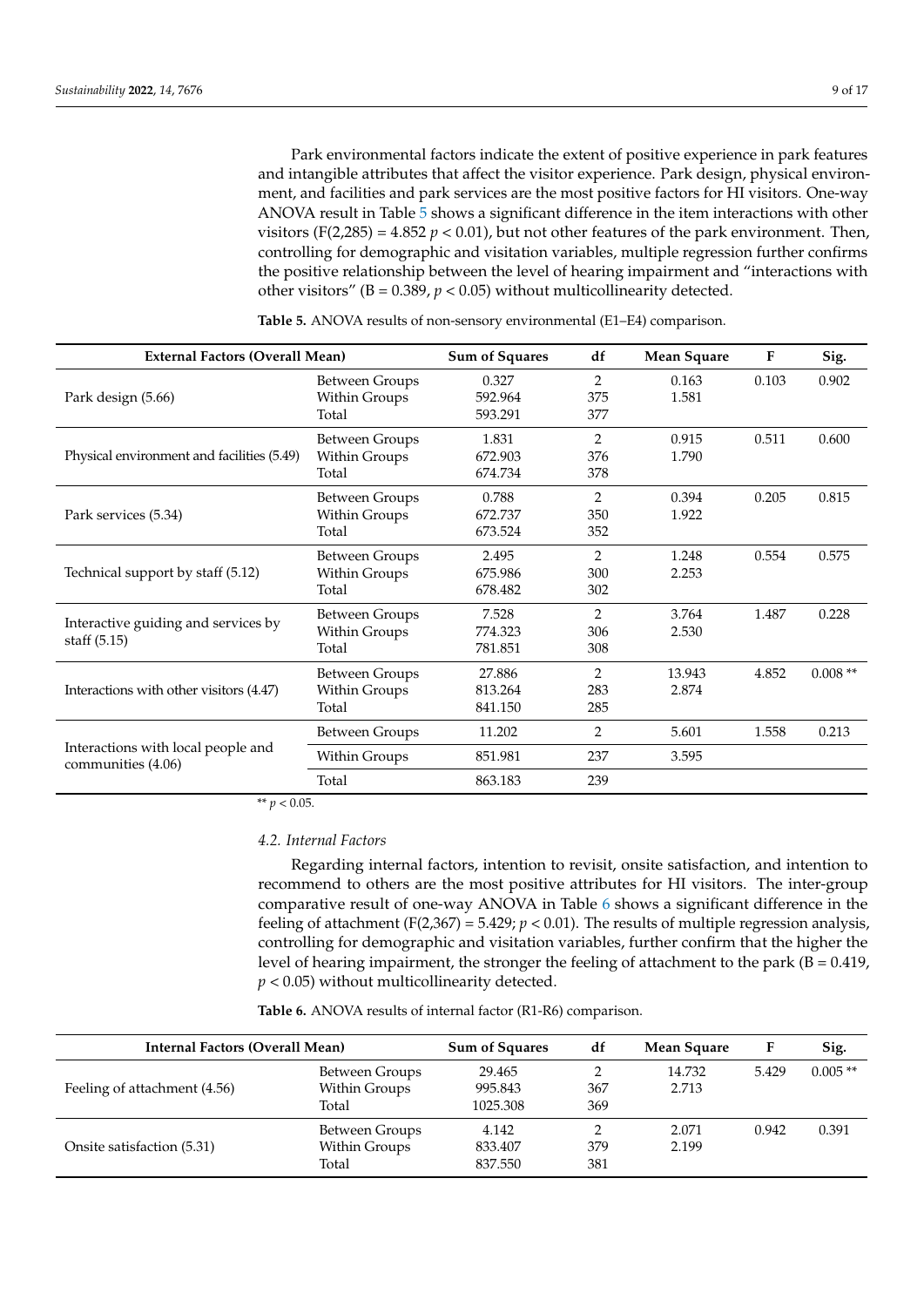| 10 <sub>o1</sub> |  |
|------------------|--|
|                  |  |

| Internal Factors (Overall Mean)           |                       | <b>Sum of Squares</b> | df             | <b>Mean Square</b> | $\mathbf{F}$ | Sig.  |
|-------------------------------------------|-----------------------|-----------------------|----------------|--------------------|--------------|-------|
|                                           | Between Groups        | 1.950                 | $\overline{2}$ | 0.975              | 0.392        | 0.676 |
| Intention to revisit (5.37)               | Within Groups         | 914.972               | 368            | 2.486              |              |       |
|                                           | Total                 | 916.922               | 370            |                    |              |       |
|                                           | Between Groups        | 0.342                 | 2              | 0.171              | 0.064        | 0.938 |
| Intention to recommend to others (5.27)   | Within Groups         | 990.920               | 371            | 2.671              |              |       |
|                                           | Total                 | 991.262               | 373            |                    |              |       |
|                                           | Between Groups        | 2.470                 | 2              | 1.235              | 0.484        | 0.617 |
| Positive memories (5.09)                  | Within Groups         | 931.571               | 365            | 2.552              |              |       |
|                                           | Total                 | 934.041               | 367            |                    |              |       |
|                                           | <b>Between Groups</b> | 1.344                 | 2              | 0.672              | 0.253        | 0.776 |
| Positive experience (4.84)                | Within Groups         | 939.233               | 354            | 2.653              |              |       |
|                                           | Total                 | 940.577               | 356            |                    |              |       |
|                                           | Between Groups        | 4.872                 | 2              | 2.436              | 0.852        | 0.427 |
| Becoming regular visitor and a fan (4.51) | Within Groups         | 1040.845              | 364            | 2.859              |              |       |
|                                           | Total                 | 1045.717              | 366            |                    |              |       |

#### <span id="page-9-0"></span>**Table 6.** *Cont.*

\*\* *p* < 0.05.

# *4.3. Comparison between Sensory Experiences of HI and General Visitors*

Before proceeding to CFA, the reliability of the constructs was computed in SPSS to examine the internal consistency of items in each dimension. The composite reliability values of each construct range from 0.838 to 0.926. As they all have a value higher than 0.70, it can be said that each construct was statistically reliable [\[43,](#page-15-23)[44\]](#page-15-24). The modified measurement model featured five constructs measuring 14 observed variables with a factor loading ranging from 0.644 to 0.932, exceeding the minimum threshold of 0.60 where constructs have extracted sufficient variance from the items [\[45\]](#page-15-25). For data convergent and discriminant validity, the values of average variance extracted (AVE) range from 0.692 to 0.819, all exceeding a minimum acceptable value of 0.50 for the latent variables with MSV scores less than AVE [\[44\]](#page-15-24). Five outliers were removed based on the assessment of the Mahalanobis distance, thus, a total of 99 valid cases were included in this analysis.

In examining the relationship among the constructs of sensory, external, and internal factors, a two-step approach by Anderson and Gerbing (1988) [\[46\]](#page-15-26) was used. Firstly, CFA using the Maximum-likelihood (ML) estimation was performed on the measurement model. Items factor loading greater than 0.6 were retained for analysis. A series of indices of fit were evaluated including absolute fit measures (CMIN = 195.149, CMIN/DF = 2.913, RMSEA =  $0.074$  and GFI = 0.928), incremental fit measures (CFI =  $0.964$ , RFI = 0.927, IFI =  $0.964$  and NFI =  $0.946$ ), and parsimony fit measures (PNFI =  $0.707$ ; PCFI =  $0.726$ ). These results were generally considered to be a good fit [\[47\]](#page-15-27) (Table [7\)](#page-10-0). Due to relatively small sample sizes affecting the effectiveness of the model [\[48\]](#page-15-28), the CFA and resultant SEM outcome combine the analysis of HI and general visitors to verify group difference in regression path coefficients, rather than separately revealing the models of each group.

Following the model fit of CFA, non-visual sensory stimuli are excluded from the construct, leaving behind two visual sensory elements—scene and color. After conducting CFA to confirm the suitability of the measurement model (Table [8\)](#page-10-1), SEM was then proceeded to test the proposed relationship among the constructs. The independent constructs include non-sensory environmental factors (environment), human and service factors (service), and visual sense (sensory), while dependent constructs include satisfactory experience and memories (satisfaction) and behavioral intention (loyalty). The resultant values of the coefficients are summarized in Figure [2.](#page-11-0)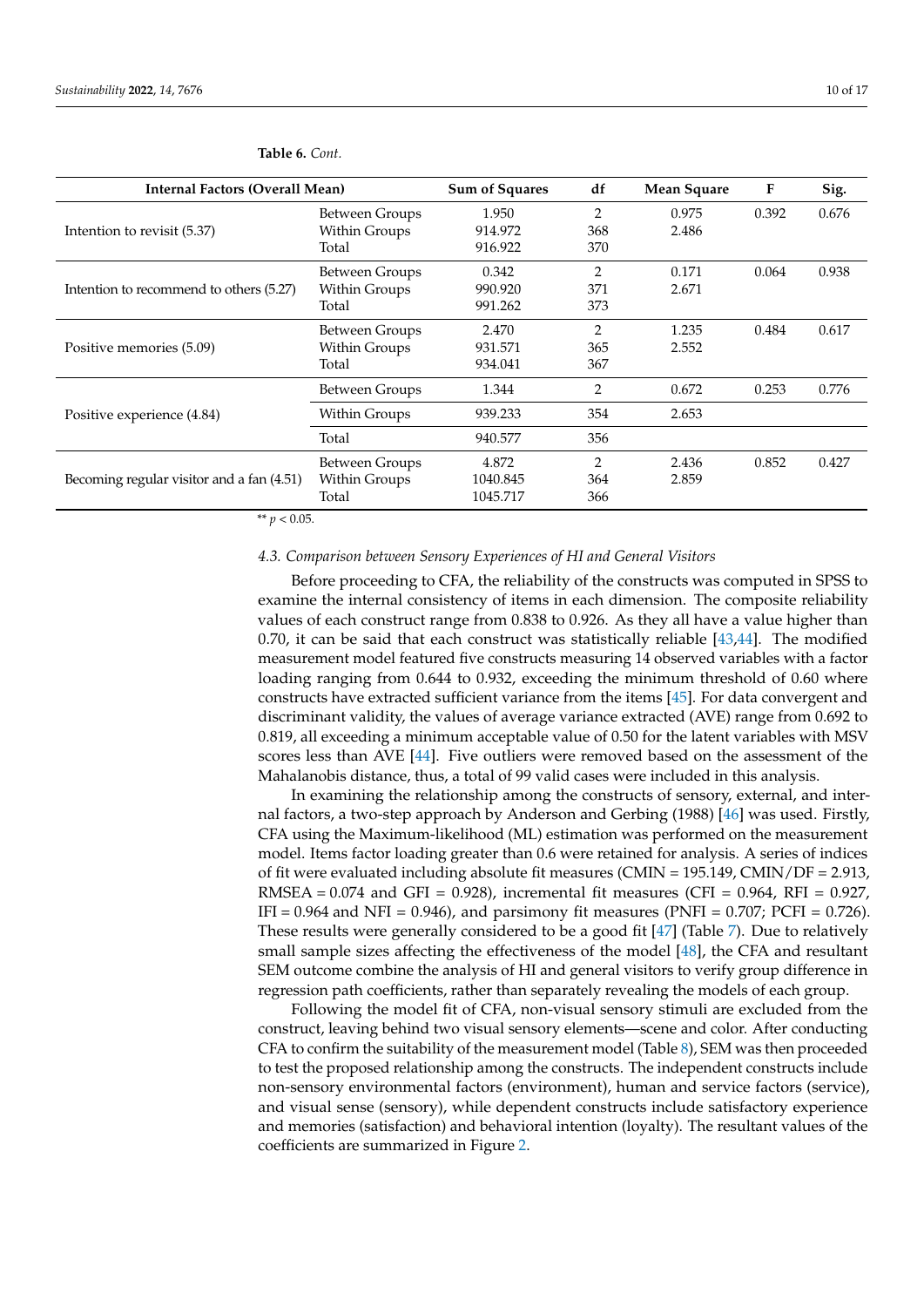| Model        | $\chi^2$                 | $X^2/df$ | <b>GFI</b> | CFI     | <b>IFI</b> | <b>NFI</b> | <b>RFI</b> | TLI         | <b>RMSEA</b> |
|--------------|--------------------------|----------|------------|---------|------------|------------|------------|-------------|--------------|
| <b>CFA</b>   | 195.149                  | 2.913    | 0.928      | 0.964   | 0.964      | 0.946      | 0.927      | 0.951       | 0.074        |
| Acceptable   | $\overline{\phantom{a}}$ | >3       | >0.9       | >0.9    | >0.9       | >0.9       | >0.9       | >0.9        | < 0.08       |
|              | <b>CR</b>                | AVE      | <b>MSV</b> | MaxR(H) | Loyalty    | Service    | Env.       | Sensory exp | Satis.       |
| Loyalty      | 0.900                    | 0.819    | 0.667      | 0.909   | 0.905      |            |            |             |              |
| Service      | 0.868                    | 0.692    | 0.125      | 0.913   | 0.227      | 0.832      |            |             |              |
| Env.         | 0.887                    | 0.797    | 0.350      | 0.890   | 0.387      | 0.354      | 0.893      |             |              |
| Sensory exp. | 0.839                    | 0.722    | 0.350      | 0.841   | 0.344      | 0.184      | 0.592      | 0.850       |              |
| Satis.       | 0.925                    | 0.713    | 0.667      | 0.933   | 0.817      | 0.339      | 0.385      | 0.401       | 0.844        |

#### <span id="page-10-0"></span>**Table 7.** Model fit summary of CFA.

## <span id="page-10-1"></span>**Table 8.** CFA result.

|                                                                | <b>Constructs and Items</b>                                                                                                    | Alpha | <b>Standardized Regression Weight</b>     |
|----------------------------------------------------------------|--------------------------------------------------------------------------------------------------------------------------------|-------|-------------------------------------------|
|                                                                | Park visible features and environment                                                                                          |       |                                           |
| A <sub>1</sub><br>A <sub>2</sub>                               | Park design<br>Physical environment and facilities                                                                             | 0.886 | 0.909<br>0.876                            |
|                                                                | Human and service factors                                                                                                      |       |                                           |
| A4<br>A <sub>5</sub><br>A6                                     | Technical support by staff<br>Interactive guidance and services by staff<br>Interactions with other visitors                   | 0.857 | 0.908<br>0.914<br>0.644                   |
|                                                                | Visual sense                                                                                                                   |       |                                           |
| B1<br>B2                                                       | Impressive scene(s) or thing(s)<br>Impressive color (s)                                                                        | 0.838 | 0.855<br>0.798                            |
|                                                                | Satisfactory experience and memories                                                                                           |       |                                           |
| D2<br>D <sub>3</sub><br>D <sub>4</sub><br>D <sub>5</sub><br>D6 | Onsite satisfaction<br>Positive memories<br>Feeling of attachment<br>Positive experience<br>Becoming regular visitor and a fan | 0.926 | 0.842<br>0.915<br>0.807<br>0.793<br>0.860 |
|                                                                | Behavioral intention                                                                                                           |       |                                           |
| E1<br>E2                                                       | Intention to revisit<br>Intention to recommend to others                                                                       | 0.900 | 0.877<br>0.932                            |
|                                                                | Acceptance value                                                                                                               | 0.70  | 0.60                                      |

Regression paths coefficients of the SEM of each group are presented in Table [9.](#page-11-1) The results demonstrate relationships between pairs of constructs at a significant level of 0.05 for both HI and general groups, including (1) human and service factors, and satisfactory experience and memories, (2) visual sensory experience, and satisfactory experience and memories, and (3) satisfactory experience and memories, and behavioral intention. The relationship between park features and environment and behavioral intention is also significant for general visitors.

Consequently, satisfactory experience and memories is positively affected by (1) human and service factors (standardized coefficient: 0.220/0.388; *t*-value: 3.461/2.632), and (2) (visual) sensory experience (standardized coefficient: 0.230/0.391; *t*-value: 2.814/2.673). Satisfactory experience and memories positively affect behavioral intention (standardized coefficient: 0.760/0.908; *t*-value: 11.714/9.845). For general visitors only, park features and environment positively affect behavioral intention (standardized coefficient: 0.213; *t*-value: 3.109).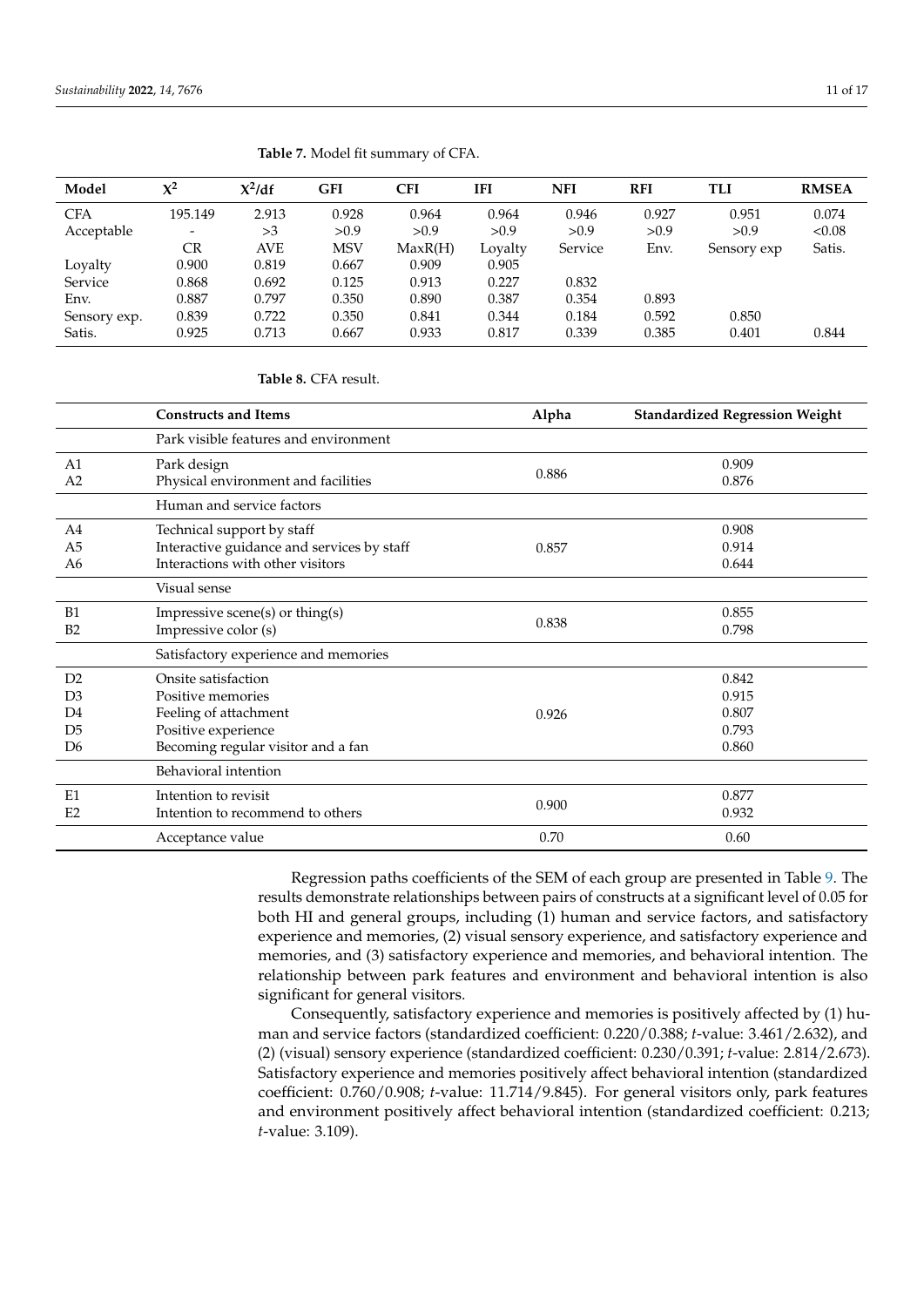<span id="page-11-0"></span>

Figure 2. SEM results of the internal-external constructs of sensory-based conditions in the u<br>Wetland Park.

<span id="page-11-1"></span>Regression paths coefficients of the SEM of each group are presented in Table 9. The **Table 9.** Direct effects of constructs and Chi-square group difference test in the SEM of HI and for both HI and general visitors, including (1) human and service factors, and satisfactors, and satisfactory  $\alpha$ 

| <b>General Visitors</b>                                |                               |                             |                 |
|--------------------------------------------------------|-------------------------------|-----------------------------|-----------------|
| <b>Regression Paths Coefficient</b>                    | <b>Standard Path</b>          | Critical Ratio (t-Value)    | $p$ -Value      |
| Environment $\rightarrow$ Satisfaction                 | 0.226                         | 2.708                       | N.S.            |
| Service $\rightarrow$ Satisfaction                     | 0.220                         | 3.461                       | ***             |
| (Visual) sensory experience $\rightarrow$ Satisfaction | 0.230                         | 2.814                       | *               |
| Environment $\rightarrow$ Loyalty                      | 0.213                         | 3.109                       | **              |
| Service $\rightarrow$ Loyalty                          | $-0.090$                      | $-1.766$                    | N.S.            |
| Sensory experience $\rightarrow$ Loyalty               | $-0.103$                      | $-1.565$                    | N.S.            |
| Satisfaction $\rightarrow$ Loyalty                     | 0.760                         | 11.714                      | ***             |
| <b>HI</b> Visitors                                     |                               |                             |                 |
| <b>Regression Paths Coefficient</b>                    | <b>Standard Path</b>          | Critical Ratio (t-Value)    | <i>p</i> -Value |
| Environment $\rightarrow$ Satisfaction                 | $-0.210$                      | $-1.295$                    | N.S.            |
| Service $\rightarrow$ Satisfaction                     | 0.388                         | 2.632                       | *               |
| (Visual) sensory experience $\rightarrow$ Satisfaction | 0.391                         | 2.673                       | $***$           |
| Environment $\rightarrow$ Loyalty                      | $-0.025$                      | $-0.272$                    | N.S.            |
| Service $\rightarrow$ Loyalty                          | $-0.062$                      | $-0.739$                    | N.S.            |
| (Visual) sensory experience $\rightarrow$ Loyalty      | 0.095                         | 1.097                       | N.S.            |
| Satisfaction $\rightarrow$ Loyalty                     | 0.908                         | 9.845                       | $***$           |
| <b>Regression Paths Coefficient</b>                    |                               | Group Difference $(df = 1)$ |                 |
| Environment $\rightarrow$ Satisfaction                 | $X^2 = 5.432, p \le 0.020$    |                             |                 |
| Service $\rightarrow$ Satisfaction                     | $X^2 = 0.676, p \le 0.411$    |                             |                 |
| (Visual) sensory experience $\rightarrow$ Satisfaction | $X^2 = 0.976, p \le 0.323$    |                             |                 |
| Environment $\rightarrow$ Loyalty                      | $X^2 = 3.171, p \le 0.075$    |                             |                 |
| Service $\rightarrow$ Loyalty                          | $X^2 = 0.076, p \leq 0.782$   |                             |                 |
| (Visual) sensory experience $\rightarrow$ Loyalty      | $X^2 = 2.886, p \le 0.089$    |                             |                 |
| Satisfaction $\rightarrow$ Loyalty                     | $X^2 = 5.968, p \leq 0.015$ * |                             |                 |

\*\*\* *p* ≤ 0.001; \*\* *p* ≤ 0.01 \* *p* ≤ 0.05; N.S. not significant.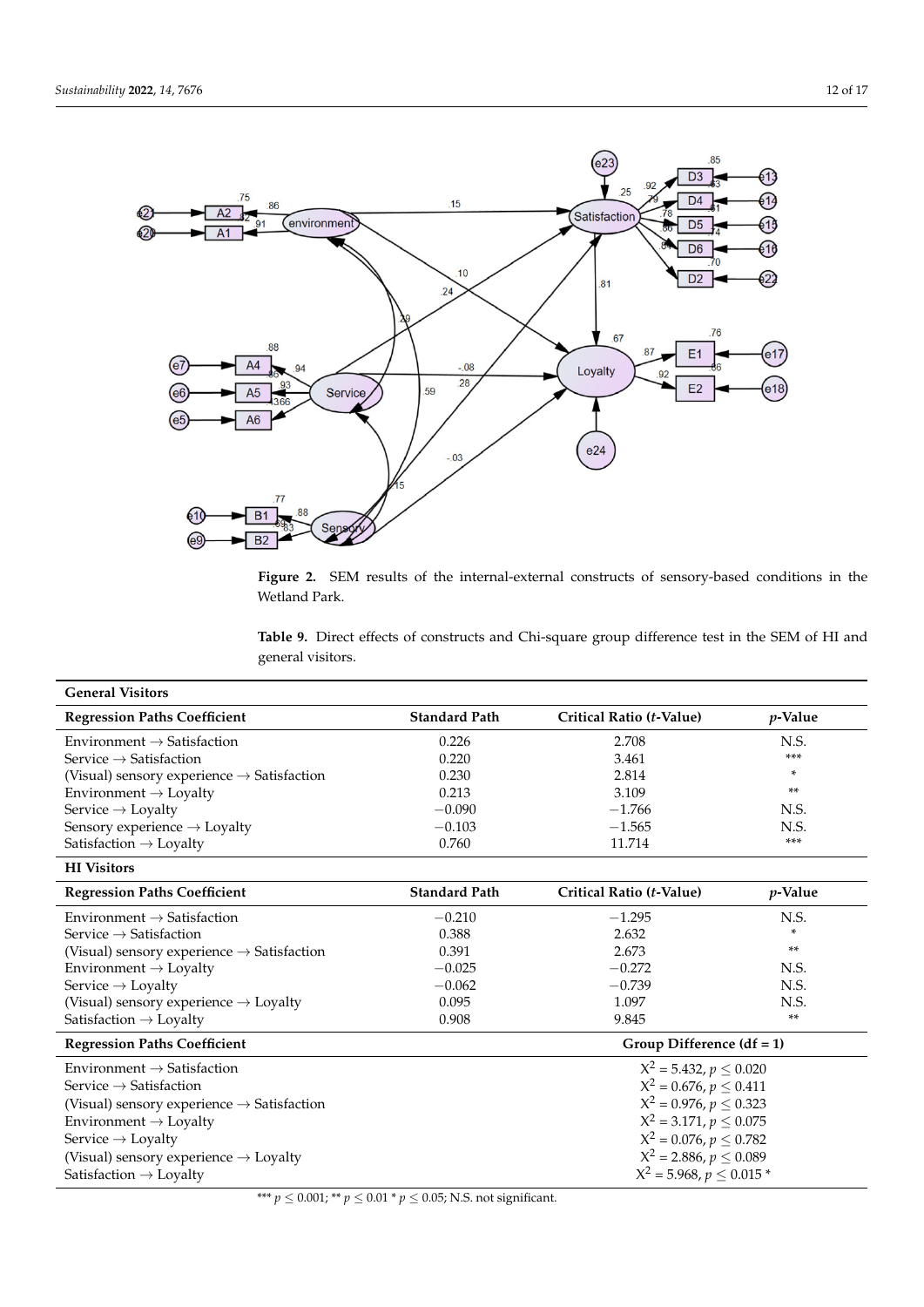Lastly, multigroup moderation was performed in Amos by verifying the Chi-square difference between HI and general visitors [\[49\]](#page-15-29). The results only reveal one effective regression path coefficient ( $X^2$  = 5.968,  $p \le 0.015$ ), indicating a significant difference between HI and general visitors. This relationship shows that satisfactory experience and memories (satisfaction) positively influence behavioral intention (loyalty) to Wetland Park, which is stronger among HI participants than general visitors surveyed in the park. Nonetheless, the other constructs do not show inter-group difference, although separately, each sampled group has certain significant relationships among some constructs.

#### **5. Discussion**

# *5.1. Differences in Sensory Experience Creation Process between HI and General Visitors*

Across all variables under the constructs of sensory stimuli, non-sensory environmental factors, and internal factors, only three variables show a significant difference between HI (sub-groups of severe hearing loss and mild hearing difficulty) and general visitors (without reported hearing difficulty). First, tactile sense is found to be prominent and stronger among HI visitors with severe and mild hearing difficulty than general visitors. Such observation concurs with some earlier studies, for example, where general visitors received the least attention from tactile images online across the five basic senses (e.g., [\[50\]](#page-15-30)), and that non-visual senses did determine the richness of the overall visitor experience and impression of the destination (e.g., [\[51,](#page-15-31)[52\]](#page-15-32)). Although the current study suggests that a combination of sensory stimuli with visual and acoustic senses is the most pertinent to the overall sensory experience (Table [3\)](#page-7-0), only tactile stimuli in Wetland Park show an inter-group difference.

Second, both HI sub-groups with mild and severe hearing difficulty possess significantly stronger interactions with other visitors than general visitors. In many attractions and public spaces, it was observed that HI visitors tended to be reliant on social interactions for the enhancement of their experience [\[36](#page-15-15)[,53\]](#page-16-0).

Third, both HI sub-groups with mild and severe hearing difficulty possess significantly stronger feelings of attachment to the Wetland Park after their visit. Similar to some studies on general visitors [\[54](#page-16-1)[,55\]](#page-16-2), HI visitors tend to express their satisfaction with the site of visit and develop some positive behavioral intention to revisit or recommend the place to others.

# *5.2. Barriers to Park Experiences*

Experiential enhancement is related to physical and environmental features and services. From the perspective of barriers to travel and experience, these attributes are regarded as interpersonal and structural barriers for visitors with disabilities [\[56\]](#page-16-3). These two forms of barriers also affect the functional capacity of access to the site of the visit [\[16,](#page-14-15)[21,](#page-15-0)[57,](#page-16-4)[58\]](#page-16-5), which include internal and external physical access at site level [\[59\]](#page-16-6), sensory access with the provision of assistive devices for users with disabilities [\[57\]](#page-16-4), and communication access for information and interactions with different people [\[7,](#page-14-6)[11,](#page-14-10)[60\]](#page-16-7). These barriers were found in the travel experience of people with visual impairment [\[61\]](#page-16-8) but seemed to be less relevant for HI visitors in the current study.

HI participants still apparently rely on visual stimuli to enhance their park experience in the current study. However, the finding that HI visitors have a stronger tactile sense than general visitors diverges from previous research findings (e.g., [\[62–](#page-16-9)[64\]](#page-16-10)). Furthermore, non-visual senses are not incorporated in the HI-reported model of the sensation formation process, even tactile sense is significantly stronger among this group of visitors.

#### **6. Conclusions**

This paper presents comparative research on the sensory experience creation process between HI visitors and general visitors in Hong Kong Wetland Park. The findings suggest three variables with significant differences: the experienced tactile sense, interactions with other visitors, and the feeling of attachment to the park.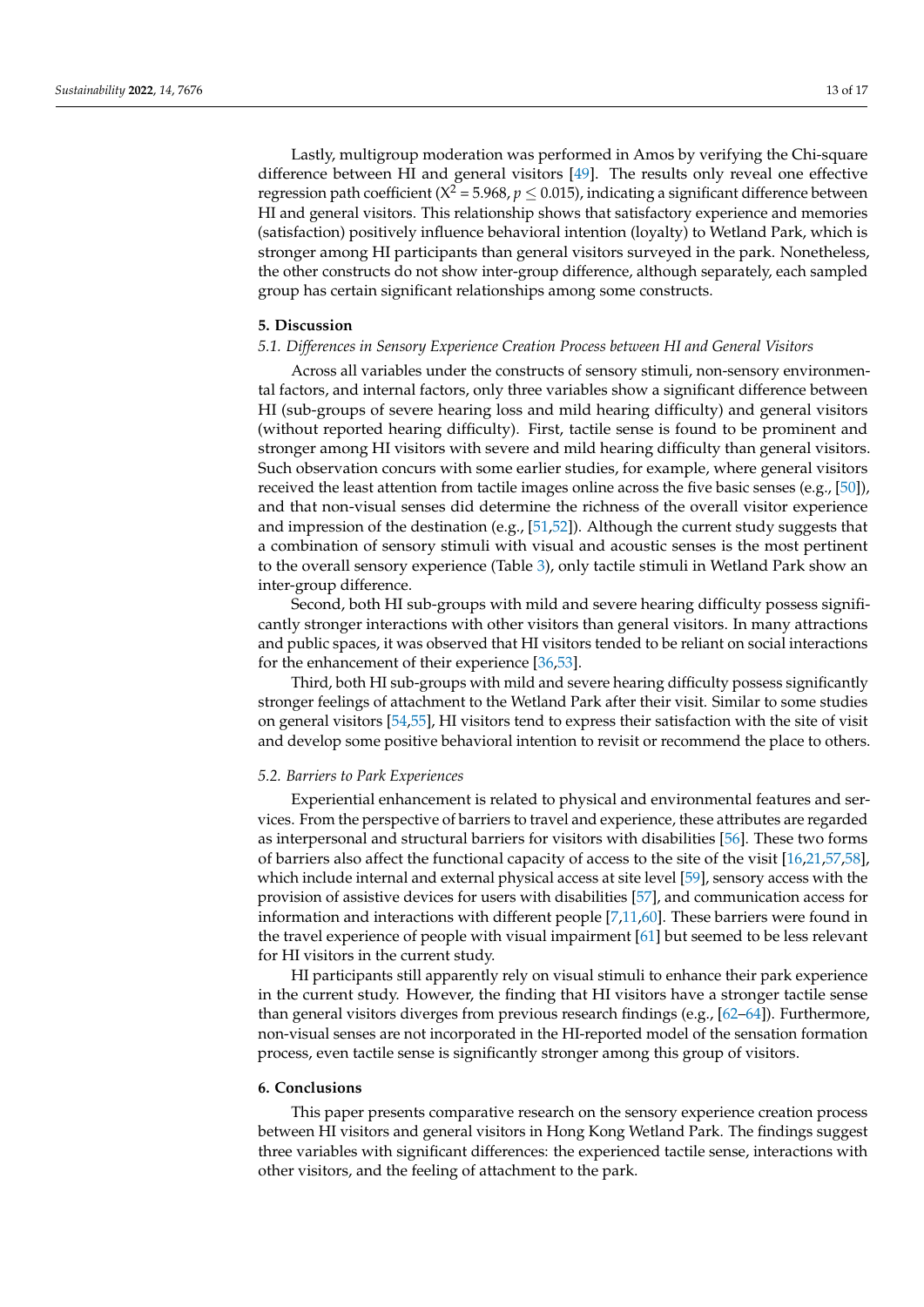#### *6.1. Theoretical Contributions*

Disability is no longer a purely medical consideration but a changing paradigm of a socially constructed and communicative concept [\[16,](#page-14-15)[36,](#page-15-15)[65](#page-16-11)[–67\]](#page-16-12). This study reveals that HI visitors demonstrate similar sensations as general visitors with no reported disabilities. This phenomenon may be motivated by behavioral intention to merge themselves into society or due to the usage of a hearing aid. Although HI participants reported mild to severe hearing difficulty, they still show the possibility of expressing a sense of hearing and making acoustic stimuli a positive component in their sensory experience in Wetland Park (Table [3\)](#page-7-0). In fact, their sense of hearing is not statistically significantly different from that of general visitors (Table [4\)](#page-7-1). Interestingly, tactile sense and its associated features in the park largely contribute to the sensory experience of HI visitors, serving as clear evidence of sensory compensation or substitution [\[34\]](#page-15-17) or a tactic use of non-visual stimuli in enhancing sensory experience in outdoor environments [\[51\]](#page-15-31). Concisely, these research findings may alter visitor outcomes in experiencing landscape quality and rectify the knowledge gap in this area of study in Hong Kong and beyond.

#### *6.2. Managerial Implications*

HI populations are not a homogeneous group but diverse segments of visitors with a range of language and communication requirements [\[29,](#page-15-9)[31,](#page-15-11)[37\]](#page-15-16) and diverse cultural factors affecting visitor perception and behavior [\[68\]](#page-16-13). Nevertheless, little academic contribution exists to understand the needs of HI visitors from the perspective of destination design and accessible tourism [\[60](#page-16-7)[,69\]](#page-16-14).

The current position of the Hong Kong Wetland Park is to "enable all visitors, including those with special needs to visit the Park at ease . . . and provide a barrier-free environment to visitors" [\[70\]](#page-16-15). Special devices and aid such as induction loop systems are provided to visitors with visual and hearing impairment. In the current study, it is important to enhance the sensory experience as well as human interactions and service received by HI visitors. Similar observations were found in previous studies, such as Goss et al. [\[53\]](#page-16-0), which highlighted the design factor in fostering social interactions among visitors with a range of hearing abilities and difficulties. It is important to have ambassadors and guides who may provide more interactive and stimulating guiding service and friendly communications with the HI visitors so that they are more likely to develop a stronger sense of place and in-depth experience of the positive attributes of the park. These attributes are connected to resultant satisfaction with the park, and, ultimately, long-term behavioral intention and loyalty to the park.

#### *6.3. Limitation and Future Direction of Research*

Inter-group statistical comparison in this study carries a sampling bias due to a difference in sample size between HI participants and general visitors. The resultant models may not be generalizable across populations of visitors with disabilities. The use of single-aspect items to detect the HI internal experience also limited the explanation of the framework. Nevertheless, the results recognize a need to better understand an under-researched minority group—HI visitors– in the domains of accessible tourism, barrier removal, and sensory experience. Another constraint is caused by the inability to provide an in-depth investigation into the underlying spatial-temporal pattern of HI sensory experience. Therefore, future studies may examine the spatial pattern of sensory stimuli experienced by visitor groups with different types of impairment [\[71\]](#page-16-16).

**Author Contributions:** Conceptualization, C.S.C. and D.A.; methodology, C.S.C. and D.A.; validation, C.S.C.; formal analysis, C.S.C. and K.F.S.; investigation, C.S.C. and K.F.S.; resources, C.S.C.; data curation, C.S.C.; writing—original draft preparation, C.S.C.; writing—review and editing, C.S.C. and D.A.; visualization, K.F.S.; supervision, C.S.C.; project administration, C.S.C.; funding acquisition, C.S.C. All authors have read and agreed to the published version of the manuscript.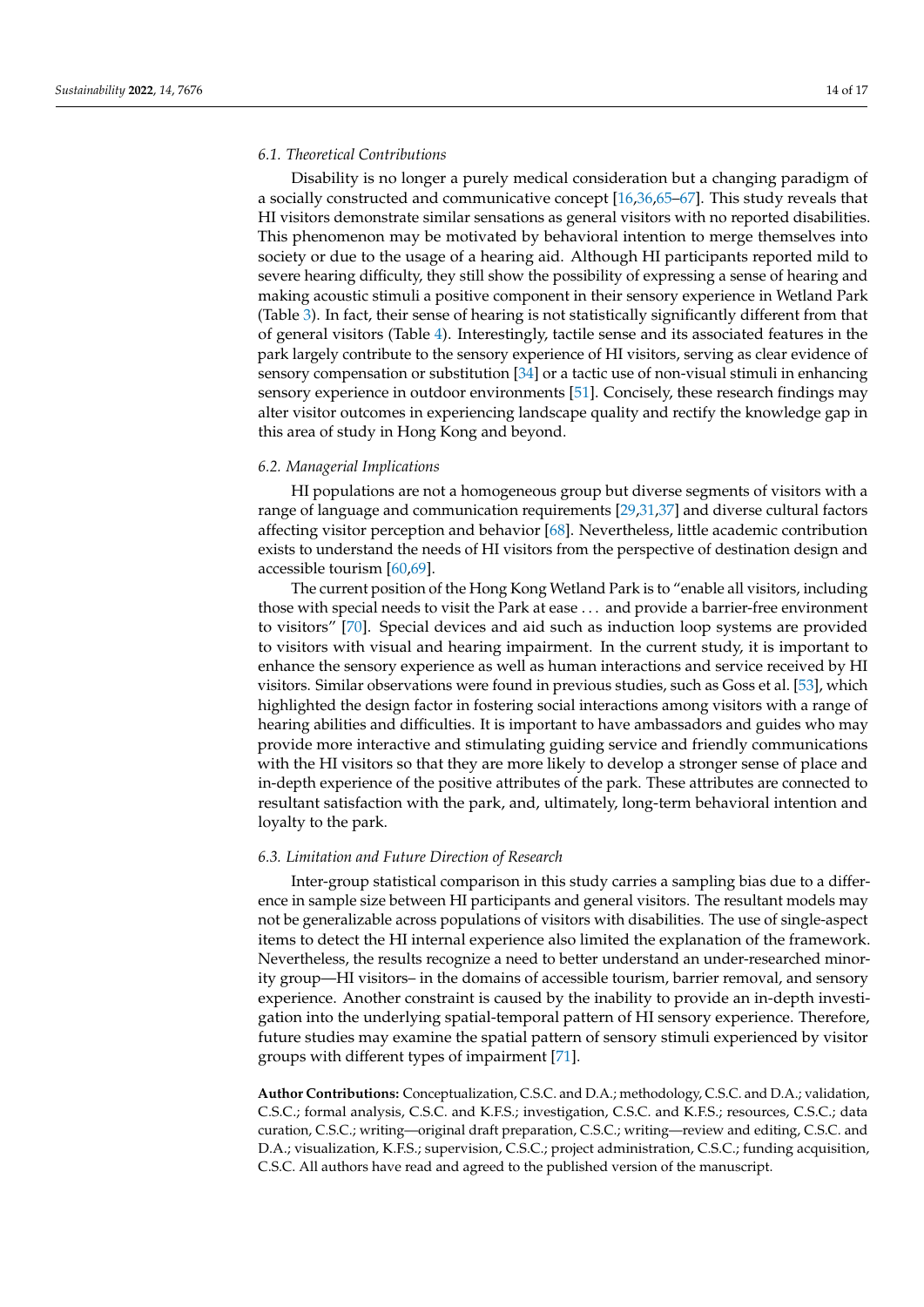<span id="page-14-24"></span><span id="page-14-23"></span>**Funding:** This research project (Project Number: 14607919) is funded by the General Research Fund (GRF) administered by the Research Grants Council (RGC) of the Government of the Hong Kong Special Administrative Region. The researcher Dora Agapito is partially financed by Portuguese Funds provided by FCT—Foundation for Science and Technology (Portugal) through project UIDB/04020/2020.

**Institutional Review Board Statement:** The study was approved by the the Survey and Behavioural Research Ethics Committee (SBREC) of the The Chinese University of Hong Kong (CUHK) (SBRE-18- 064, 24 October 2018).

**Informed Consent Statement:** Informed consent was obtained from all subjects involved in the study.

**Acknowledgments:** The collaboration and arrangements by the Hong Kong Society for the Deaf (HKSOD) and the Hong Kong Wetland Park branch of Agriculture, Fisheries and Conservation Department (AFCD), The Government of Hong Kong SAR are acknowledged.

**Conflicts of Interest:** The authors declare no conflict of interest.

## <span id="page-14-22"></span><span id="page-14-21"></span><span id="page-14-19"></span>**References**

- <span id="page-14-20"></span><span id="page-14-0"></span>1. UNDESA. *Article 30—Participation in Cultural Life, Recreation, Leisure and Sport*; UNDESA: New York, NY, USA, 2018. Available online: [https://www.un.org/development/desa/disabilities/convention-on-the-rights-of-persons-with-disabilities/article-](https://www.un.org/development/desa/disabilities/convention-on-the-rights-of-persons-with-disabilities/article-30-participation-in-cultural-life-recreation-leisure-and-sport.html)[30-participation-in-cultural-life-recreation-leisure-and-sport.html](https://www.un.org/development/desa/disabilities/convention-on-the-rights-of-persons-with-disabilities/article-30-participation-in-cultural-life-recreation-leisure-and-sport.html) (accessed on 15 February 2022).
- <span id="page-14-25"></span><span id="page-14-1"></span>2. Chikuta, O.; du Plessis, E.; Saayman, M. Accessibility expectations of tourists with disabilities in National Parks. *Tour. Plan. Dev.* **2019**, *16*, 75–92. [\[CrossRef\]](http://doi.org/10.1080/21568316.2018.1447509)
- <span id="page-14-2"></span>3. McKercher, B.; Darcy, S. Re-conceptualizing barriers to travel by people with disabilities. *Tour. Manag. Perspect.* **2018**, *26*, 59–66. [\[CrossRef\]](http://doi.org/10.1016/j.tmp.2018.01.003)
- <span id="page-14-3"></span>4. World Health Organization (WHO). *World Report on Disability*; World Health Organization: Geneva, Switzerland, 2011. Available online: [http://www.who.int/disabilities/world\\_report/2011/en/](http://www.who.int/disabilities/world_report/2011/en/) (accessed on 1 September 2021).
- <span id="page-14-4"></span>5. Woodcock, K.; Pole, J.D. Health profile of deaf Canadians: Analysis of the Canada Community Health Survey. *Can. Fam. Physician Méd. Fam. Can.* **2007**, *53*, 2140–2141.
- <span id="page-14-5"></span>6. Ho, C.-H.; Peng, H.-H. Travel motivation for Taiwanese hearing-impaired backpackers. *Asia Pac. J. Tour. Res.* **2017**, *22*, 449–464. [\[CrossRef\]](http://doi.org/10.1080/10941665.2016.1276464)
- <span id="page-14-6"></span>7. Lauría, A. "The Florence Experience": A multimedia and multisensory guidebook for cultural towns inspired by Universal Design approach. *Work* **2016**, *53*, 709–727. [\[CrossRef\]](http://doi.org/10.3233/WOR-162256)
- <span id="page-14-7"></span>8. Dickinson, D.C.; Hobbs, R.J. Cultural ecosystem services: Characteristics, challenges and lessons for urban green space research. *Ecosyst. Serv.* **2017**, *25*, 208–217. [\[CrossRef\]](http://doi.org/10.1016/j.ecoser.2017.04.014)
- <span id="page-14-8"></span>9. Seeland, K.; Nicolè, S. Public green space and disabled users. *Urban For. Urban Green.* **2006**, *5*, 29–34. [\[CrossRef\]](http://doi.org/10.1016/j.ufug.2006.03.001)
- <span id="page-14-9"></span>10. Lwoga, N.B.; Mapunda, B.B. Challenges facing accessible tourism in cultural heritage sites: The case of village museum in Tanzania. *J. Tour.* **2017**, *24*, 45–54.
- <span id="page-14-10"></span>11. Sanmargaraja, S.; Seow, T.W. Challenges faced by the disabled people while travelling in the Malaysian National Parks. *Int. J. Concept. Manag. Soc. Sci.* **2015**, *3*, 46–51. Available online: <https://wairco.org/IJCMSS/October2015Paper75.pdf> (accessed on 15 February 2022).
- <span id="page-14-11"></span>12. Bashiti, A.; Rahim, A.A. Physical barriers faced by people with disabilities (PwDs) in shopping malls. *Procedia-Soc. Behav. Sci.* **2016**, *222*, 414–422. [\[CrossRef\]](http://doi.org/10.1016/j.sbspro.2016.05.199)
- <span id="page-14-12"></span>13. Chiscano, M.C.; Jimenez-Zarco, A. Towards an inclusive museum management strategy: An exploratory study of consumption experience in visitors with disabilities-The case of the CosmoCaixa Science Museum. *Sustainability* **2021**, *13*, 660. [\[CrossRef\]](http://doi.org/10.3390/su13020660)
- <span id="page-14-13"></span>14. Agapito, D.; Mendes, J.; Pinto, P.; de Almeida, H. The sensory dimension of consumer experiences in rural tourist destinations. *Tour. Int. Multidiscip. J. Tour.* **2013**, *11*, 43–63.
- <span id="page-14-14"></span>15. Census and Statistics Department (CSD). *Social Data Collected via the General Household Survey: Special Topics Report-Report No.63– Persons with Disabilities and Chronic Diseases*; Census and Statistics Department: Battaramulla, Sri Lanka, 2021. Available online: <https://www.censtatd.gov.hk/en/EIndexbySubject.html?pcode=C0000055&scode=380> (accessed on 10 March 2022).
- <span id="page-14-15"></span>16. Packer, T.L.; McKercher, B.; Yau, M.K. Understanding the complex interplay between tourism, disability and environmental context. *Disabil. Rehabil.* **2007**, *29*, 281–292. [\[CrossRef\]](http://doi.org/10.1080/09638280600756331)
- <span id="page-14-16"></span>17. O'Connell, K.A. Designing a City for the Deaf. Available online: [http://www.citylab.com/design/2012/03/designing-city-deaf/](http://www.citylab.com/design/2012/03/designing-city-deaf/1600/) [1600/](http://www.citylab.com/design/2012/03/designing-city-deaf/1600/) (accessed on 15 February 2022).
- 18. Ray, N.M.; Ryder, M.E. "Ebilities" tourism: An exploratory discussion of the travel needs and motivations of the mobility-disabled. *Tour. Manag.* **2003**, *24*, 57–72. [\[CrossRef\]](http://doi.org/10.1016/S0261-5177(02)00037-7)
- <span id="page-14-17"></span>19. Zajadacz, A. Sources of tourist information used by Deaf people. Case study: The Polish Deaf community. *Curr. Issues Tour.* **2014**, *17*, 434–454. [\[CrossRef\]](http://doi.org/10.1080/13683500.2012.725713)
- <span id="page-14-18"></span>20. Darcy, S.; Dickson, T.J. A whole-of-life approach to tourism: The case for accessible tourism experiences. *J. Hosp. Tour. Manag.* **2009**, *16*, 32–44. [\[CrossRef\]](http://doi.org/10.1375/jhtm.16.1.32)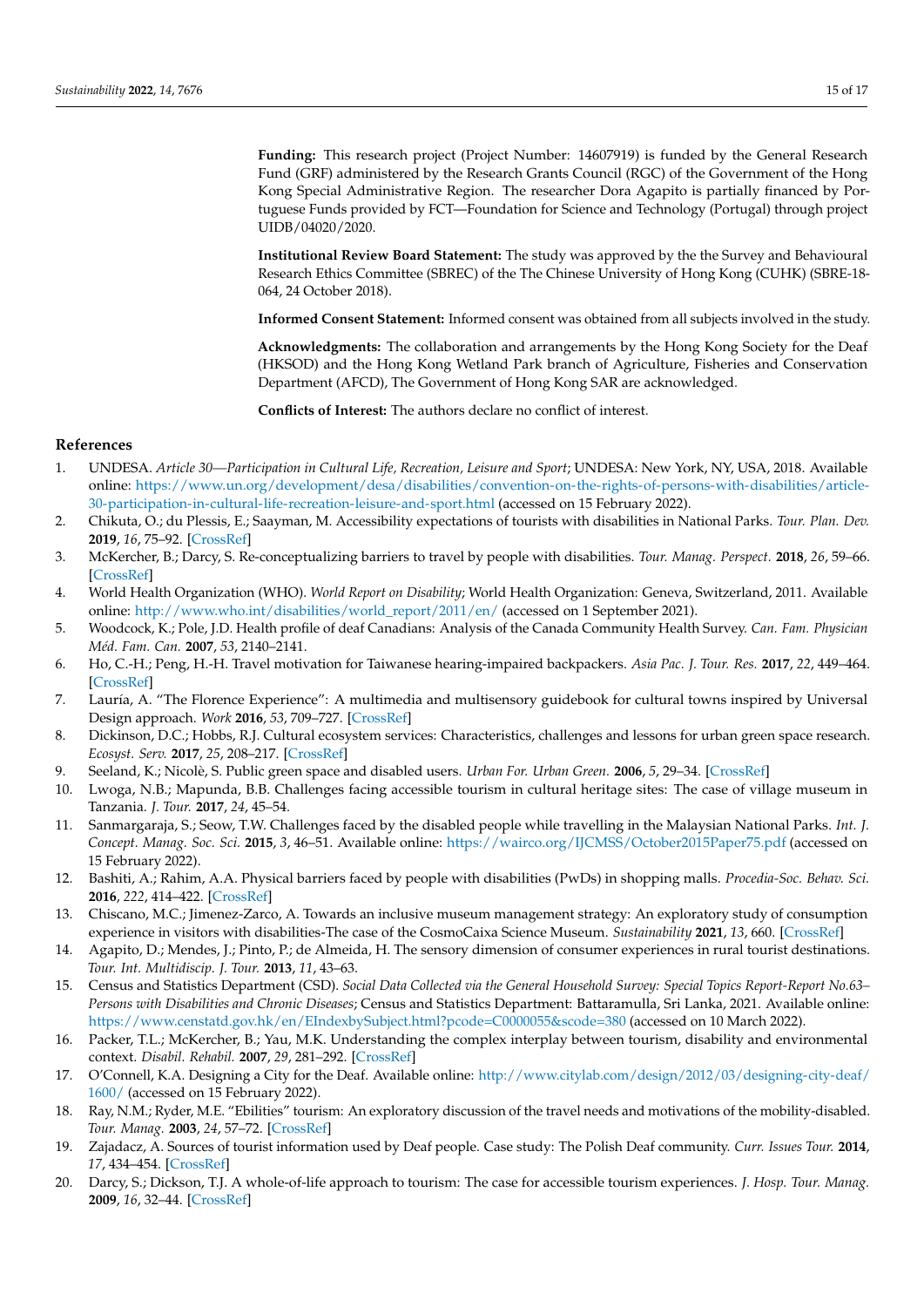- <span id="page-15-7"></span><span id="page-15-6"></span><span id="page-15-5"></span><span id="page-15-0"></span>21. Buhalis, D.; Darcy, S. (Eds.) *Accessible Tourism: Concepts and Issues*; Channel View: Bristol, UK, 2011.
- 22. Dann, E.; Dann, G.M.S. Sightseeing for the sightless and soundless: Tourism experiences of the dual sensory-impaired. *Stud. Rep. Série Cent. Int. Rech. D'Etudes Tour.* **2011**, *16*, 1–36.
- 23. Lee, A.C.K.; Maheswaran, R. The health benefits of urban green spaces: A review of the evidence. *J. Public Health* **2010**, *33*, 212–222. [\[CrossRef\]](http://doi.org/10.1093/pubmed/fdq068)
- <span id="page-15-1"></span>24. Marique, A.-F.; Teller, J. Towards sustainable neighbourhoods: A new handbook and its application. *Sustain. City XI* **2014**, *1*, 177–188.
- <span id="page-15-3"></span><span id="page-15-2"></span>25. Hersh, M.A. Improving deafblind travelers' experiences: An international survey. *J. Travel Res.* **2016**, *55*, 380–394. [\[CrossRef\]](http://doi.org/10.1177/0047287514546225)
- 26. Freeman, I.; Selmi, N. French versus Canadian Tourism: Response to the Disabled. *J. Travel Res.* **2009**, *49*, 471–485. [\[CrossRef\]](http://doi.org/10.1177/0047287509349268)
- <span id="page-15-4"></span>27. Lim, J.-E. Understanding the discrimination experienced by customers with disabilities in the tourism and hospitality industry: The case of Seoul in South Korea. *Sustainability* **2020**, *12*, 7328. [\[CrossRef\]](http://doi.org/10.3390/su12187328)
- <span id="page-15-8"></span>28. Kaganek, K.; Ambrozy, T.; Mucha, D.; Jurczak, A.; Bornikowska, A.; Ostrowski, A.; Janiszewska, R.; Mucha, T. Barriers to ˙ participation in tourism in the disabled. *Pol. J. Sport Tour.* **2017**, *24*, 121–129. [\[CrossRef\]](http://doi.org/10.1515/pjst-2017-0013)
- <span id="page-15-9"></span>29. Figueiredo, E.; Eusébio, C.; Kastenholz, E. How diverse are tourists with disabilities? A pilot study on accessible leisure tourism experiences in Portugal. *Int. J. Tour. Res.* **2012**, *14*, 531–550. [\[CrossRef\]](http://doi.org/10.1002/jtr.1913)
- <span id="page-15-10"></span>30. Dundee City Council. Sensory Impairment Awareness. Available online: [https://elearning.dundeecity.gov.uk/sensory\\_](https://elearning.dundeecity.gov.uk/sensory_impairment/sensory_impairment_sr.htm) [impairment/sensory\\_impairment\\_sr.htm](https://elearning.dundeecity.gov.uk/sensory_impairment/sensory_impairment_sr.htm) (accessed on 15 February 2022).
- <span id="page-15-11"></span>31. Visagie, S.; Eide, A.H.; Dyrstad, K.; Mannan, H.; Swartz, L.; Schneider, M.; Mji, G.; Munthali, A.; Khogali, M.; van Rooy, G.; et al. Factors related to environmental barriers experienced by persons with and without disabilities in diverse. African settings. *PLoS ONE* **2017**, *12*, e0186342. [\[CrossRef\]](http://doi.org/10.1371/journal.pone.0186342)
- <span id="page-15-12"></span>32. Zaltman, G. *How Customers Think-Essential Insights into the Mind of the Market*; Harvard Business School Press: Boston, MA, USA, 2003.
- <span id="page-15-13"></span>33. Chen, B.; Adimo, O.A.; Bao, Z. Assessment of aesthetic quality and multiple functions of urban green space from the users' perspective: The case of Hangzhou Flower Garden, China. *Landsc. Urban Plan.* **2009**, *93*, 76–82. [\[CrossRef\]](http://doi.org/10.1016/j.landurbplan.2009.06.001)
- <span id="page-15-17"></span>34. Gretzel, U.; Fesenmaier, D. Capturing sensory experiences through semi-structured elicitation questions. In *The Tourism and Leisure Experience: Consumer and Managerial Perspectives*; Morgan, M., Lugosi, P., Ritchie, B., Eds.; Channel View Publications: Bristol, UK, 2010; pp. 137–162.
- <span id="page-15-14"></span>35. Green, M.C.; Brock, T.C. In the mind's eye: Transportation-imagery model of narrative persuasion. In *Narrative Impact: Social and Cognitive Foundations*; Green, M.C., Strange, J.J., Brock, T.C., Eds.; Lawrence Erlbaum: Mahwah, NJ, USA, 2002; pp. 315–341.
- <span id="page-15-15"></span>36. Daruwalla, P.; Darcy, S. Personal and societal attitude of disability. *Ann. Tour. Res.* **2005**, *32*, 549–570. [\[CrossRef\]](http://doi.org/10.1016/j.annals.2004.10.008)
- <span id="page-15-16"></span>37. Goss, J.; Kollmann, E.K.; Reich, C.; Iacovelli, S. Understanding the multilingualism and communication of museum visitors who are d/Deaf or hard of hearing. *Mus. Soc. Issues* **2015**, *10*, 52–65. [\[CrossRef\]](http://doi.org/10.1179/1559689314Z.00000000032)
- <span id="page-15-18"></span>38. Akbar, K.F.; Hale, W.H.G.; Headley, A.D. Assessment of scenic beauty of the roadside vegetation in Northern England. *Landsc. Urban Plan.* **2003**, *63*, 139–144. [\[CrossRef\]](http://doi.org/10.1016/S0169-2046(02)00185-8)
- <span id="page-15-19"></span>39. Daniel, T.C. Whither scenic beauty? Visual landscape quality assessment in the 21st century. *Landsc. Urban Plan.* **2001**, *54*, 267–281. [\[CrossRef\]](http://doi.org/10.1016/S0169-2046(01)00141-4)
- <span id="page-15-20"></span>40. Siu, K.W.M. Accessible park environments and facilities for the visually impaired. *Facilities* **2013**, *31*, 590–609. [\[CrossRef\]](http://doi.org/10.1108/f-10-2011-0079)
- <span id="page-15-21"></span>41. Stigsdotter, U.K.; Grahn, P. Experiencing a garden: A healing garden for people suffering from burnout diseases. *J. Ther. Hortic.* **2003**, *14*, 38–48.
- <span id="page-15-22"></span>42. Trang, N.T.; Lee, G. Senses in leisure tourism. *Int. J. Tour. Hosp. Res.* **2018**, *32*, 21–29.
- <span id="page-15-23"></span>43. Creswell, J.W. *Educational Research: Planning, Conducting, and Evaluating Quantitative and Qualitative Research*, 4th ed.; Pearson: Boston, MA, USA, 2012.
- <span id="page-15-24"></span>44. Hair, J.; Black, W.; Babin, B.; Anderson, R. *Multivariate Data Analysis*; Prentice Hall: London, UK, 2009.
- <span id="page-15-25"></span>45. Comrey, A.L.; Lee, H.B. *A First Course in Factor Analysis*, 2nd ed.; Psychology Press: London, UK, 1992. [\[CrossRef\]](http://doi.org/10.4324/9781315827506)
- <span id="page-15-26"></span>46. Anderson, J.C.; Gerbing, D.W. Structural equation modeling in practice: A review and recommended two-step approach. *Psychol. Bull.* **1988**, *103*, 411–423. [\[CrossRef\]](http://doi.org/10.1037/0033-2909.103.3.411)
- <span id="page-15-27"></span>47. Watson, R.; Yanhua, C.; Ip, M.Y.; Smith, G.D.; Wong, T.K.; Deary, I.J. The structure of stress: Confirmatory factor analysis of a Chinese version of the stressors in Nursing Students Scale (SINS). *Nurse Educ. Today* **2013**, *33*, 160–165. [\[CrossRef\]](http://doi.org/10.1016/j.nedt.2012.02.013) [\[PubMed\]](http://www.ncbi.nlm.nih.gov/pubmed/22429932)
- <span id="page-15-28"></span>48. Lance, V.; Lance, C.E.; Robert, V.J. *Statistical and Methodological Myths and Urban Legends: Doctrine, Verity and Fable in the Organizational and Social Sciences*; Routledge: London, UK, 2009.
- <span id="page-15-29"></span>49. Byrne, B.M. Testing for multigroup invariance using AMOS graphics: A road less travelled. *Struct. Equ. Modeling* **2004**, *11*, 272–300. [\[CrossRef\]](http://doi.org/10.1207/s15328007sem1102_8)
- <span id="page-15-30"></span>50. Xiong, J.; Hashim, N.H.; Murphy, J. Multisensory image as a component of destination image. *Tour. Manag. Perspect.* **2015**, *14*, 34–41. [\[CrossRef\]](http://doi.org/10.1016/j.tmp.2015.03.001)
- <span id="page-15-31"></span>51. Pan, S.; Ryan, C. Tourism sense-making: The role of the senses and travel journalism. *J. Travel Tour. Mark.* **2009**, *26*, 625–639. [\[CrossRef\]](http://doi.org/10.1080/10548400903276897)
- <span id="page-15-32"></span>52. Viollon, S.; Lavandier, C.; Drake, C. Influence of visual setting on sound ratings in an urban environment. *Appl. Acoust.* **2002**, *63*, 493–511. [\[CrossRef\]](http://doi.org/10.1016/S0003-682X(01)00053-6)